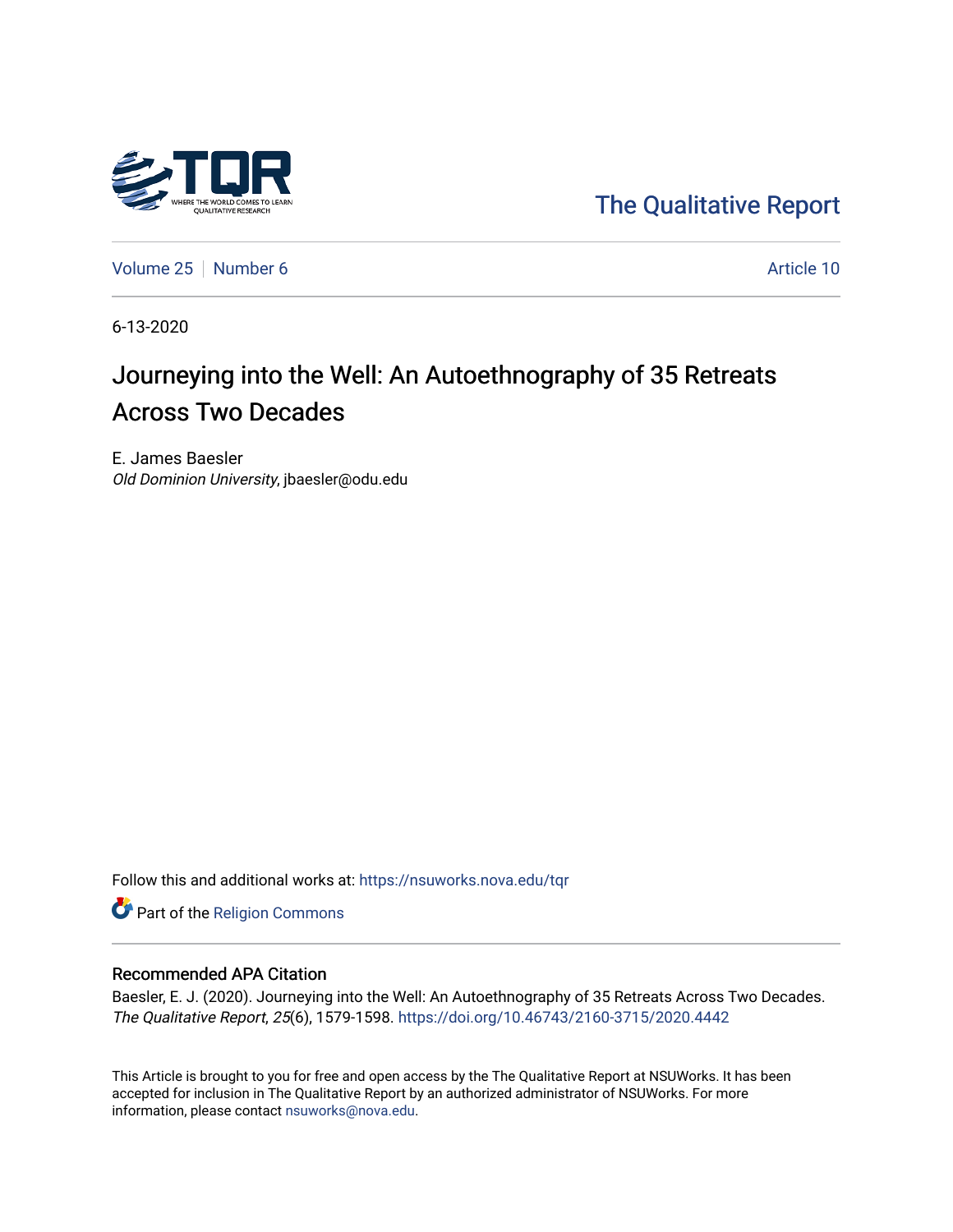# **Qualitative Research Graduate Certificate** Indulge in Culture Exclusively Online . 18 Credits **LEARN MORE**

# Journeying into the Well: An Autoethnography of 35 Retreats Across Two Decades

# Abstract

In this autoethnography I narrate the story of my retreat experiences and spiritual practices at the Well Retreat Center over a span of two decades. The Well is both a geographical place in the Isle of Wright County in Virginia, and a metaphor for a spiritual journey into the inner Well of our being. I chronicle an amalgam of 35 retreats in one 24-hour retreat, narrating stories about: leaving home and settling in, dreaming and awakening, sunrise and sunset, walking in nature and walking the narrow path, discovering life behind a cracked door, and uncovering the mystery that lies at the bottom of a Well. I punctuate each story with questions for the reader to contemplate, inviting them to go deeper into their own inner Well, to contact and connect with the life-giving waters that nourish our growth, sustain our hope, and orient our lives toward loving compassion. Finally, I address issues of validity, limitations, and future research.

# Keywords

Spiritual Practices, Retreats, Autoethnography

# Creative Commons License



This work is licensed under a [Creative Commons Attribution-Noncommercial-Share Alike 4.0 International](https://creativecommons.org/licenses/by-nc-sa/4.0/)  [License](https://creativecommons.org/licenses/by-nc-sa/4.0/).

# Acknowledgements

This work is dedicated to retreatants that came to The Well in search of life-giving water, and to all the people that served at The Well, especially the first caretakers, Sister Nancy Healy and Diane Weymouth, and the last caretakers, Tom and Linda Ashe. A poster version of this paper was presented at the 15th International Congress of Qualitative Inquiry, Urbana-Champaign, May 2019.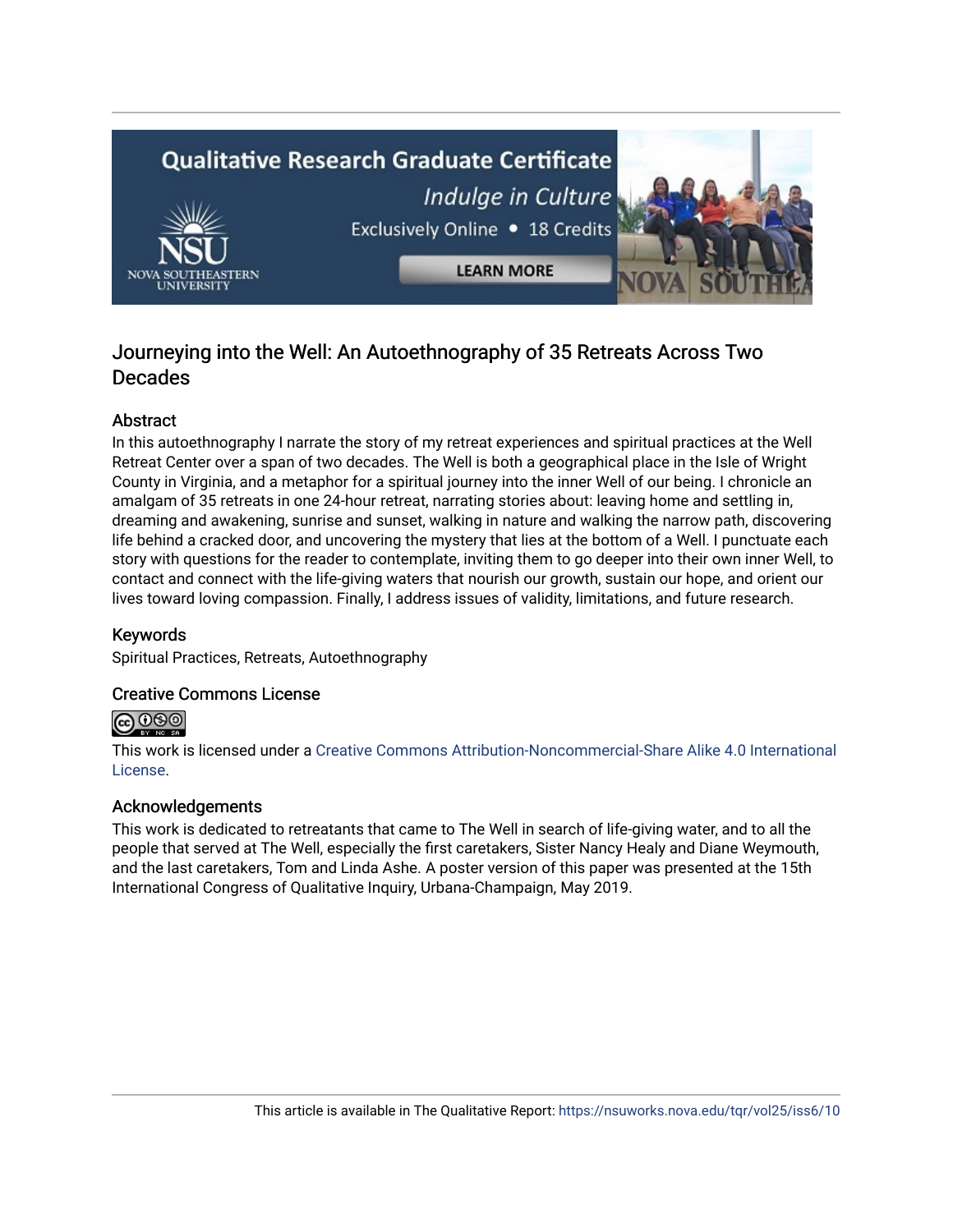

# **Journeying into the Well: An Autoethnography of 35 Retreats Across Two Decades**

E. James Baesler Old Dominion University, Norfolk, Virginia, USA

*In this autoethnography I narrate the story of my retreat experiences and spiritual practices at the Well Retreat Center over a span of two decades. The Well is both a geographical place in the Isle of Wright County in Virginia, and a metaphor for a spiritual journey into the inner Well of our being. I chronicle an amalgam of 35 retreats in one 24-hour retreat, narrating stories about: leaving home and settling in, dreaming and awakening, sunrise and sunset, walking in nature and walking the narrow path, discovering life behind a cracked door, and uncovering the mystery that lies at the bottom of a Well. I punctuate each story with questions for the reader to contemplate, inviting them to go deeper into their own inner Well, to contact and connect with the lifegiving waters that nourish our growth, sustain our hope, and orient our lives toward loving compassion. Finally, I address issues of validity, limitations, and future research. Keywords: Spiritual Practices, Retreats, Autoethnography*

#### **Discovering the Well**<sup>1</sup>

Have you ever drawn water from a Well? If so, did you pump a handle, turn on an electrical switch, or throw a bucket into a hole? I first drew water from a Well that my grandfather dug just ten steps from the kitchen window in Hebron, North Dakota. After leveraging my eight-year old body to pump down on the handle many times with no visible results--the water was being drawn up the pipe--I felt astonished to see, and then feel, the clear cold water gushing from the pipe. Like many things in life, laborious effort often precedes a steady flow of results.

It takes even more energy to dig a Well. Using a toothed *PVC* (polyvinyl chloride) pipe as a hand drill, and water pressure from two garden hoses, I dug a twenty-foot Well ten steps from our kitchen window in Chesapeake, Virginia which we occasionally use in the heat of summer to water nearby marshmallow and pineapple guava plants. The hard work that goes into constructing a Well can nourish and sustain life in a geographical locale for many years, especially if the Well is connected to a larger underground body of water. Similarly, it takes a mixture of persistence and divine grace to dig deep into the Well of our lives and reach lifegiving waters. When our Well is connected to the underground river of life, we can readily share these life-giving waters to refresh those we work, play, and live with.

If you have not drawn water from a Well, then perhaps you have seen a Well. In driving through the country roads of Suffolk, Virginia on my way to a retreat center called *The Well Retreat Center (The Well)*, I see Wells covered with a curious compilation of plywood, aluminum, and weeds in the front yards of many older homes. Perhaps this image of a Well

<sup>&</sup>lt;sup>1</sup> Note on nomenclature: I use the phrase "the Well" to indicate a physical Well (I capitalize the word "Well" to differentiate it from the lower-case word "well" as in "well, how about that?") that one draws water from, or as a metaphor for an inner Well within each person while the italicized phrase *The Well* is an abbreviation for *The Well Retreat Center*.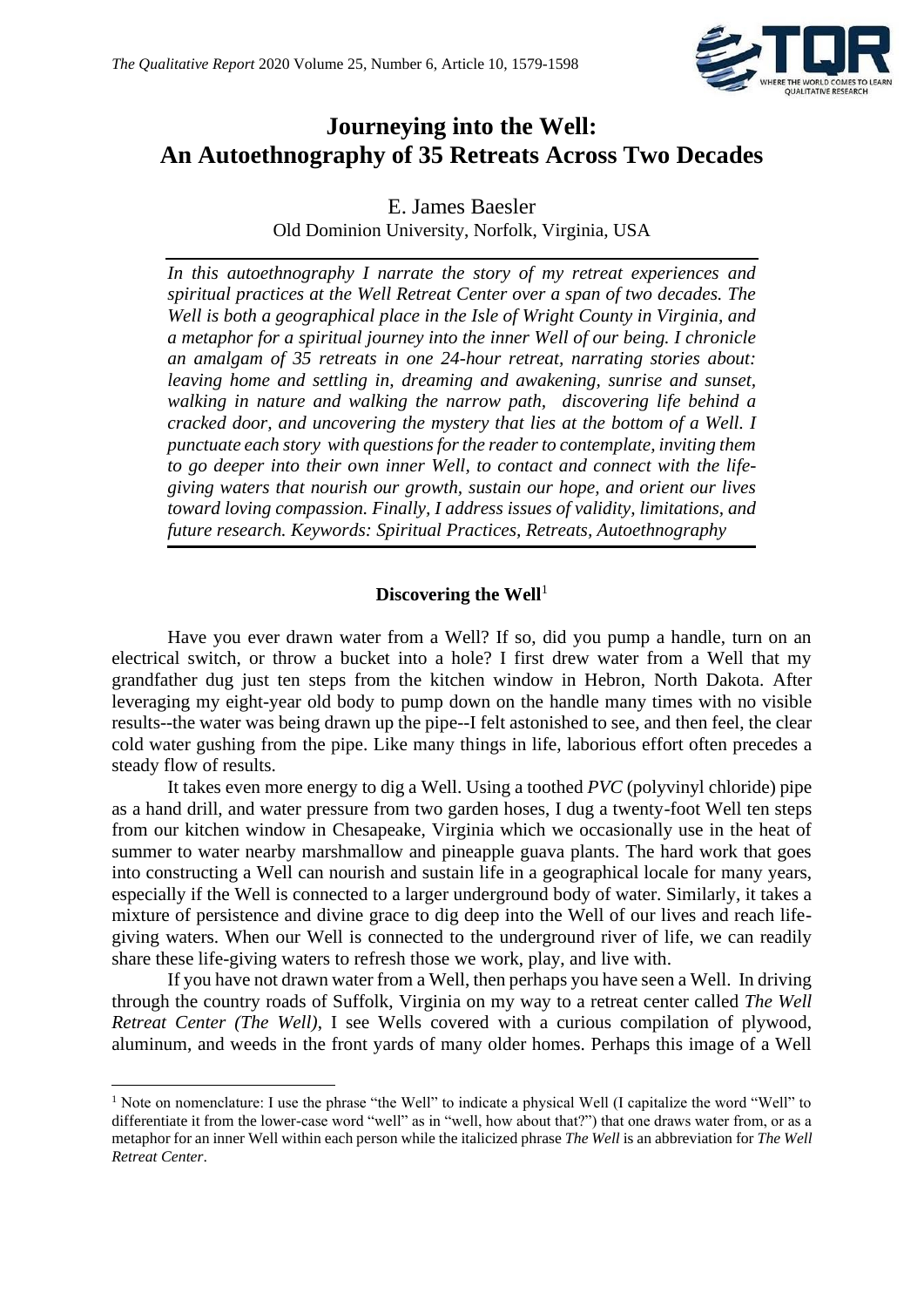represents a place on the spiritual path: the inner Well covered by a multiplicity of concerns that make up modern life in the  $21<sup>st</sup>$  century. We can rediscover our inner Well, remove weeds and covering, and begin searching for methods—be it pump, electric motor, or bucket—to reach the underground water. What follows is the story of how I rediscovered my inner Well at *The Well Retreat Center,* and a description of the spiritual practices that taught me how to dig deep down to reach the life-giving waters that nourish and sustain me and those I work, play, and live with. In traveling with me on this *journey into the Well*, you may re/discover your inner Well, finding waters of refreshment for yourself and those you love.

#### **Questions for Reflection**

What kind of images do you associate with a Well? Do you see an old-fashioned pitcher pump, an electric pump, or a simple village Well? What symbolism does the image of a Well evoke for you…practical, cultural, spiritual? When you consider delving deep into the inner Well of your being, what emotions are stimulated and why...fear, anxiety, excitement, curiosity?

#### **Retreats at The Well**

To narrate the story of *The Well*, one must know something about retreats.<sup>2</sup> This section orients readers not familiar with retreats. Most retreats, regardless of religious/spiritual faith, are for a specific time (typically varying in length from one day to a week), spent in a place different from one's routine life (e.g., a retreat center, an ashram, a monastery, a remote cabin), for some spiritual purpose (e.g., deepening one's relationship with the divine, developing concentration, attention, and mindfulness, and/or discerning a vocation, solving a problem, or making a decision). Retreats may be individual silent retreats, with or without the guidance of a spiritual director, guru, teacher, or elder, or they may be group retreats (silent or not) with or without talks given by a teacher. *The Well Retreat Center* offers both individual and group retreats that are silent, directed, and/or involve talks by a teacher. Those on retreat at *The Well* stay in hermitages that resemble an austere hotel room. There is a main complex for group events, a community dining room for groups and individual retreatants, and a resource library of books and media.

I first heard about *The Well Retreat Center* from Cynthia Morgan, an elderly wise woman, who invited our congregation to watch a five-minute promotional video about *The Well* after church services. I felt odd as the only person out of 200+ people to watch the video. After viewing the video, pleasant memories of a group retreat in high school surfaced, and I felt intrigued by the possibility of exploring my adult spirituality on retreat at *The Well*. During this season of my life over two decades ago, my roles as husband, father of a seven-year old, householder, and assistant professor combined to create many stressors, and I desperately needed to reach deeper within to experience the life-giving waters of *The Well*. Images of the 23 acres of natural landscape with rolling grassland, flowers, trees, and wildlife, positioned beside a small lake in the Isle of Wright County in east Virginia beckoned me. I sensed the possibility of rediscovering my inner Well at *The Well* and made plans for my first retreat.

<sup>2</sup> Sometimes retreat centers are called *meditation centers*. See Nelson's (2001) *Come and Sit: A Week Inside Meditation Centers*. I don't want to dichotomize meditation centers as places where people meditate and retreat centers as places where people pray. My sense is that meditation and prayer occur at both places, but since the focus of this story is on *The Well Retreat Center*, I use the nomenclature of "retreat center" rather than "meditation center" throughout the narrative.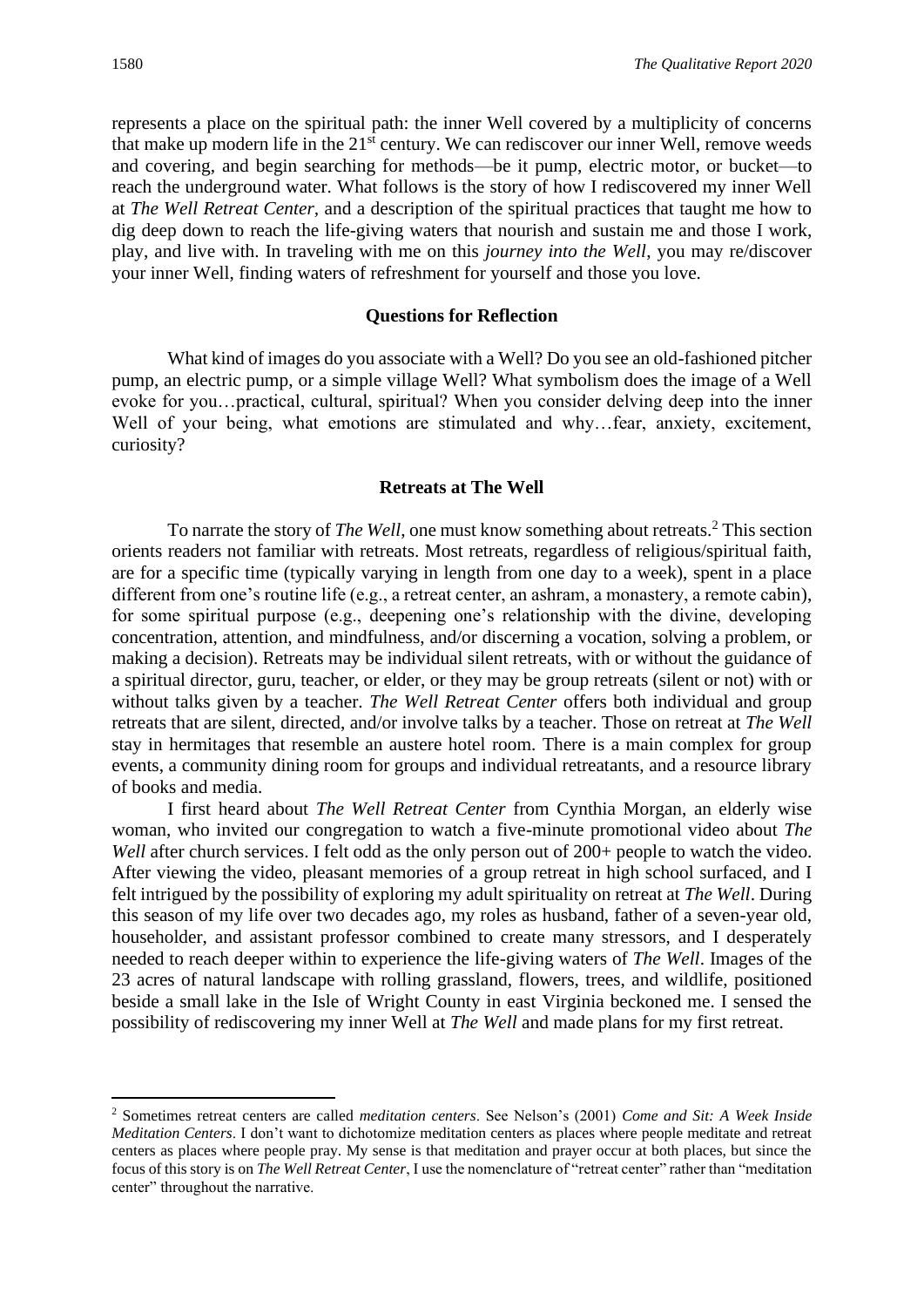#### **Questions for Reflection**

Have you ever been on a retreat? If so, how would you describe your experience to someone who has not been on a retreat? What season of life were you in and what life lessons did you learn on retreat?

If you have not been on retreat, what roadblocks are preventing you from attending a retreat, and how might you overcome these obstacles and make plans for a retreat? Does an individual private retreat appeal to you or a group retreat? Where would you go, how long would you stay, and what would be your spiritual intention?

#### **Autoethnographic Method and Writing Process**

Before diving deep into *The Well*, I describe the autoethnographic method I use to narrate this story. I understand *autoethnography* as a method of academic research grounded in two core assumptions. First, language is a primary medium by which we are conscious, understand the world, and communicate our learnings to others in *stories* (Coles, 1990). Second, *signs,* in and outside of a particular context in the life-world, serve as entry points to a variety of ways that reflect and enhance meanings in the ongoing story of life (Goodall, 1996). In addition, a *good* autoethnography, based on my reading of autoethnographers in the field of Communication (e.g., Bochner, 2014, Ellis, 2004; Frentz, 2008) and my own contemplative reflection, is: a personal and emotionally engaging story about meaningful events in the author's life (auto) that connects with the story of others (ethnography) within a stream of ideas (e.g., a model, theory, body of literature, and/or culture), grounded in the human mystery of the interconnections between mind, body, and spirit, for some particular purpose (e.g., consciousness raising, mindful reflection, influence, praxis and/or learning). Moreover, a unique characteristic of autoethnography as a method, distinguishing it from autobiography, is the conscious cultivation of a relationship between the self and the other (e.g., another language, race, gender, group, organization, and/or culture). I create this relationship between myself and other retreatants (those who have been on a retreat and those considering attending a retreat) through a series of questions that punctuate the narrative.

To prepare for writing this autoethnography*,* I review 35 retreat journal entries. Each entry ranges between 1 - 27 handwritten pages (median of 7 pages). I wrote the retreat journals over an 18-year period in my middle years (ages 34 - 52). Thirty-one individual and four group retreats are evenly spaced through the years 1995 through 2013 with 1-5 retreats per year (median of 2 retreats per year) except for two gaps of several years each. One gap is due to an extended family illness and another gap occurred after the birth of our second son. All but one of the individual retreats are of a 24-hour duration. The majority of individual retreats take place during the middle of the week when there are no group retreats scheduled, affording a greater degree of solitude. Most retreats take place in the months of January, May, and August, corresponding to periods immediately prior to, or after, a fall or spring semester.

I read and prayed over the retreat journals for one week. This process involves recalling the memories, recounting the events, asking questions, and using my imagination to fill in the gaps to create a narrative truth (Bochner, 2014). To assist in this process, I underline and jot notes in the margins of the journals in places that resonate with me. Second, I review 33 photos that I've taken of *The Well* and arrange them on the floor as a visual map to stimulate my memories. Next, I review the journals looking for recurring spiritual practices. By *spiritual practices* I mean "…those that help us experience the sacred—that which is most central and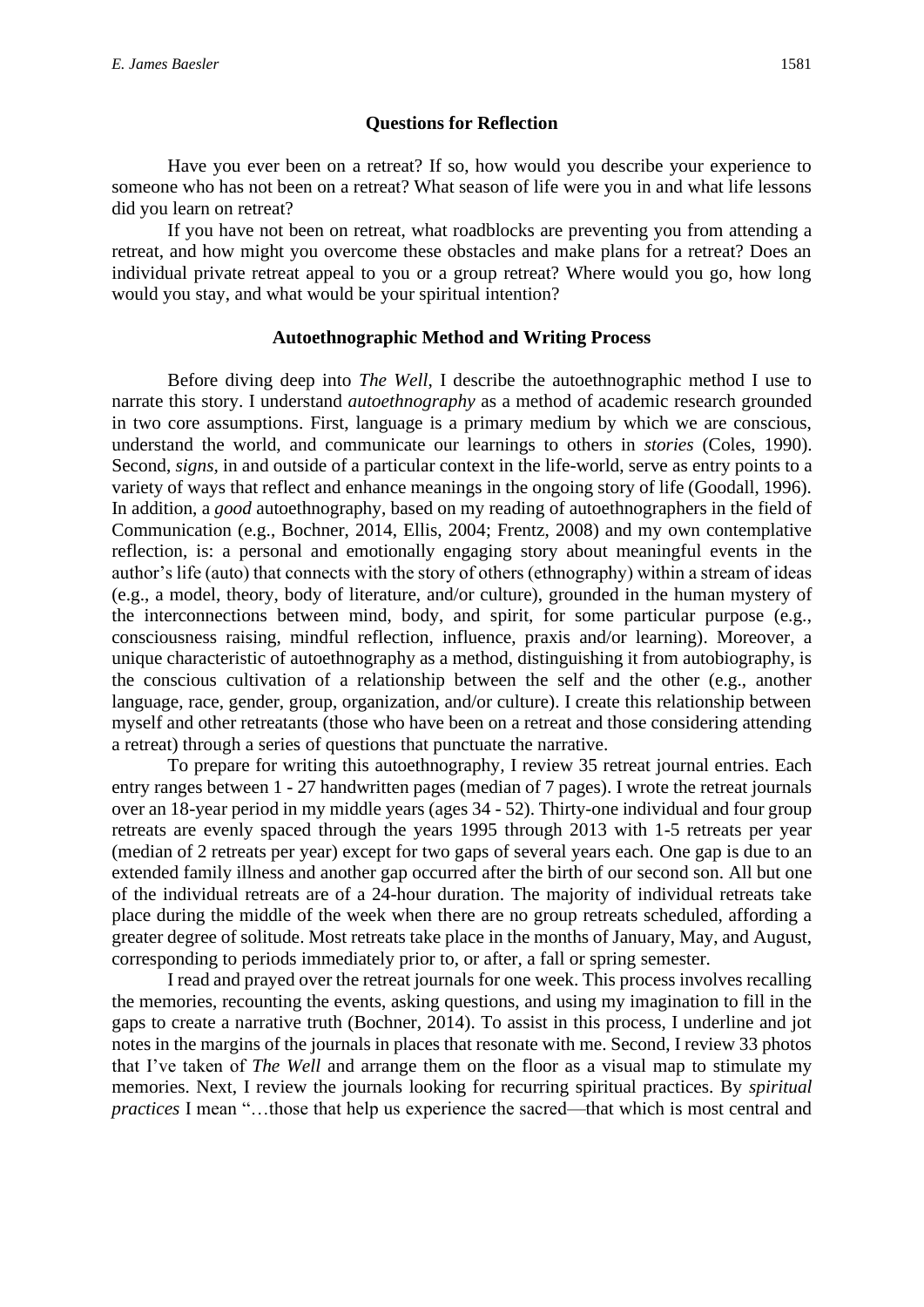essential to our lives" (Walsh, 1999, p. 3)<sup>3</sup>. I conceptualize my spiritual practices as *prayer*: "…anything that helps our relationship of love with God [the divine]" (Michael, 2001, p. 43). Lastly, I organize the spiritual practices chronologically into an amalgam of one 24-hour retreat that represents the best of the spiritual practices across the 35 retreats.

I waited on the Spirit for inspiration, letting my thoughts and intuition percolate. Then, I begin to write at my laptop. I write two times a day, six days a week (Monday through Saturday) for about an hour each session. I habitually write first thing in the morning, after stretching and prayer, with a cup of herbal tea by my side. I write once more in the late afternoon or evening, depending on the events of the day. I keep writing until I reach the end of the first draft. My log shows 21 days of writing for a total of nearly 50 hours for the first draft. After the first draft, I read the paper aloud one paragraph at a time, reviewing fluency, grammar, endnotes, references, and organization of titles. I play with the wording until I feel it is as good as I can get it. Next, I have a trusted other, usually my wife Mary Elizabeth, critique the paper, and make the necessary edits. Then, I let the paper sit for a several weeks before I return to it for a final read. Lastly, I wait on the Spirit to help me find a home for the piece. Several of these writing practices are based on or variations of writing practices recommended by Goldberg (2005).

My plan for this story is to invite the reader on a journey of an amalgam of retreat experiences that emphasize life-enhancing spiritual practices. Each spiritual practice emerges from a combination of journal writings, memories, pictures, and spiritual inspiration associated with my retreats at *The Well*. These three sources are intertwined as Borromean rings (Schneider, 1994), each ring, while distinct, interlocks as one trefoil knot such that I cannot say with certainty which source is the primary influence for a particular spiritual practice. I punctuate these retreat experiences with questions for reflection. These questions are based on my personal meditations, journal writings during the process of writing this paper, and my rereading of the text, *The Art of Socratic Questioning* (Paul & Elder, 2006). The questions invite readers to plumb deeper into their own inner Well, recovering the waters of life that can nourish and sustain us all.

#### **Journeying into the Well**

#### **Leaving Home**

Leaving home for each retreat leaves me with mixed emotions. The physical and emotional untethering process of a retreat begins with saying goodbye to those I love, realizing that I may not see them again. The stark reality of traveling in a motorized vehicle in modern life is that dying in a car crash is a possibility.<sup>4</sup> We have a tradition in our family of saying goodbye each time a person travels from home. We hug and say "I love you," and we wave the "I love you sign" until we lose visual contact when the car turns the corner at the end of Maple Drive. We entrust our loved ones to the Spirit, and we pray for a safe journey. As I look through the rear-view mirror and see my family waving goodbye, I know that their love goes with me. Leaving home, a transition begins inside of me as my inner eye looks from home to *The Well*.

<sup>3</sup> Walsh's (1999, p. 14) research uncovers seven central spiritual practices for transformation: transform your motivation, cultivate emotional wisdom, live ethnically, concentrate and calm your mind, awaken your spiritual vision, cultivate spiritual intelligence, and express spirit in action.

<sup>4</sup> According to 2014 data from the National Highway Safety Administration [\(https://www](https://www-fars.nhtsa.dot.gov/Main/index.aspx)[fars.nhtsa.dot.gov/Main/index.aspx\)](https://www-fars.nhtsa.dot.gov/Main/index.aspx) the chances of a fatal car crash for the average American are about 1 in 10,000 each year.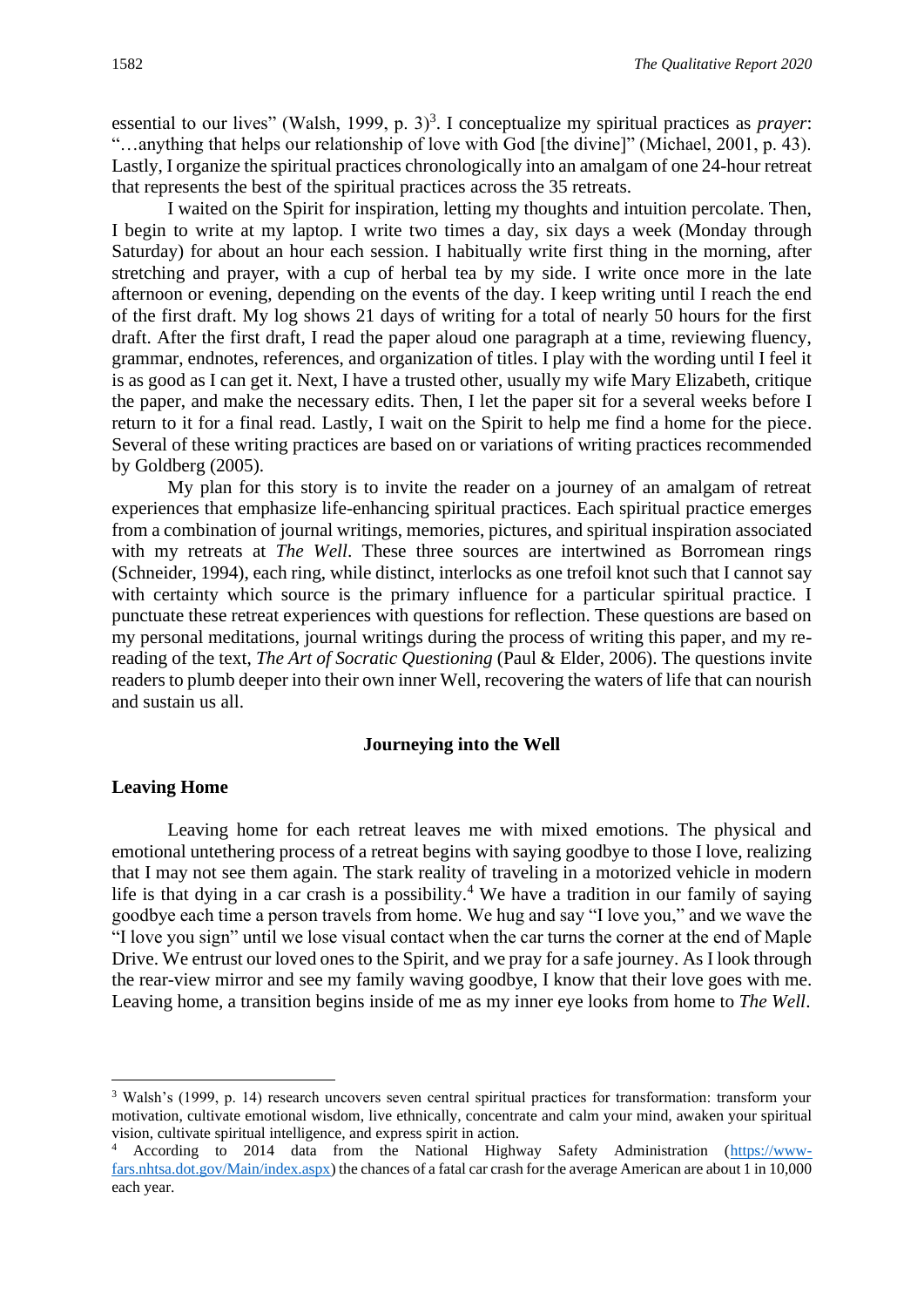#### **Questions for Reflection**

What significance does the word "goodbye" have for you? Do you have any rituals for saying goodbye to family/friends when you leave for work, school, or a trip? If not, how might you add spiritual meaning to your goodbye? Perhaps you might add a gesture with a phrase like: "Peace go with you," or "Blessings upon your journey."

*The Well Retreat Center* is a thirty-five-minute drive from my home in Chesapeake, Virginia. Traveling through flatland acres of soy, corn, and cotton fields in Suffolk, I notice the names of farms and ranches, Meadowbrook, Whispering Pines, signposts that mark the road between the small towns of Driver, Sandy Bottom, and Hobson. Crossing a rickety wooden bridge, I pass the only hilltop near the James River. Turning right onto Cherry Grove, the road shrinks to one lane and I travel through a tunnel of forest green oak, maple, and pecan tree tops that line both sides of the road. In the clearing, I see a Well.

### **Encountering The Well**

The five-foot tall Well, circular in shape and faced with palm-sized stones set in mortar, has no cover. I maneuver my twenty-year-old white Buick to the edge of a lane marked *Quiet Way* for a closer look. I see lavender and yellow colored pansies growing out of the top of the Well. This is not a functional Well for drawing water, but a marker at the entrance of the driveway, symbolizing life that *springs from* the center of a Well. A few inches from the Well is an oak sign that reads, *The Well.* An inscription from John's gospel (New Jerusalem Bible 4:14, italics author) reads: "…the water that I shall give will turn into a *spring inside* him [her], welling up to eternal life." Like Jesus who offers more than water to the Samaritan woman at the Well in biblical times, more than Well water is being offered at the entrance to *The Well Retreat Center*.

In Progoff's (1977) *The Well and the Cathedral,* the Well symbolizes a quality of consciousness within a person (the spring inside) which is often muddied by the multiplication of activities in our outer lives. But "Muddy water/Let stand/Becomes clear" is a saying attributed to Zen philosopher Lao Tzu<sup>5</sup> (Progoff, 1977, p. 35). Through the process of meditation, a muddy mind can eventually settle and reach a still center within. Descending into the depths of the Well, one can discover the life-giving waters that are part of an underground divine river. The significance of this *Well* water is described in Fox's (2000, p. 5, italics author), *One River, Many Wells*:

To go down a Well is to practice a tradition, but we would make a grave mistake…if we confused the Well itself with the flowing waters of the underground river. Many Wells, one river. This book is an effort to *get us into the Wells* and hopefully deeper into their source.

As I journey down my inner Well at *The Well Retreat Center*, I discover the divine underground river. We are all capable of descending into the inner Well of our being, maybe not at a retreat center like *The Well*, but perhaps at a *different* kind of Well that leads to the *same* underground

<sup>&</sup>lt;sup>5</sup> Legge's 1891 translation of Lao Tzu's *Tao Te Ching*, in the 15<sup>th</sup> chapter, reads: "Who can (make) the muddy water (clear)? Let it be still, and it will gradually become clear" (retrieved 4/18/2017: [http://www.sacred](http://www.sacred-texts.com/tao/taote.htm)[texts.com/tao/taote.htm\)](http://www.sacred-texts.com/tao/taote.htm). I can verify the veracity of the statement. I invite you to do the same. I filled a fivegallon bucket with water, added a heaping handful of soil, stirred, and waited for the mud to settle. The mud did not settle in an hour, or a day, but three days later I could see clear to the bottom. Yes, muddy waters do become clear if you are patient to wait long enough.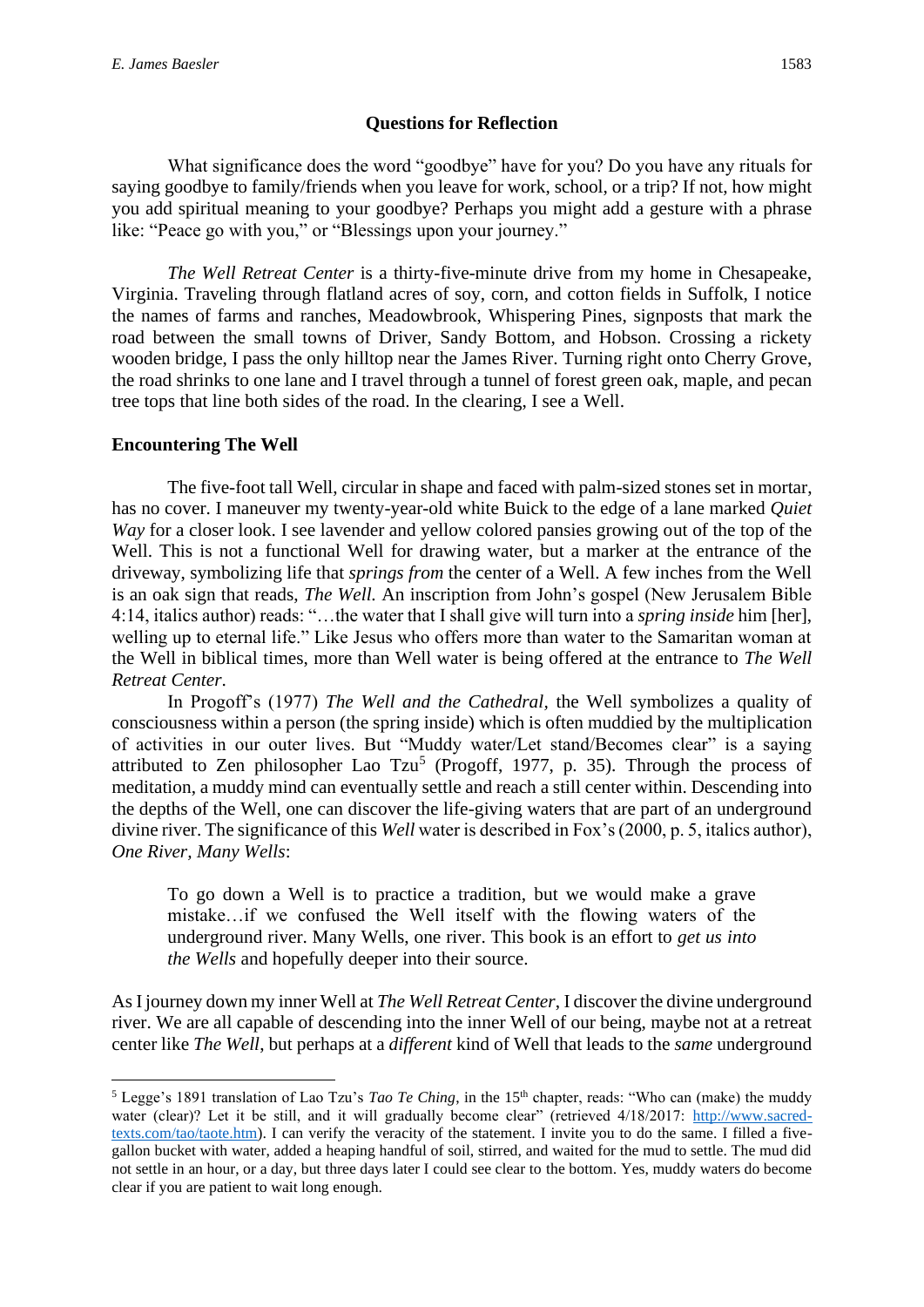river. My journeys at *The Well* speak to a process of traveling down the Well to connect with the life-giving waters and traveling back up the Well with waters of creative inspiration to share. If you are not connected to a Well (a spiritual faith, tradition, or practice), you may begin to discover one as you journey with me at *The Well*. Spiritual practices I discover at *The Well* allow the muddy waters of life to settle and reveal the clear life-giving waters. I hope that some of these discoveries will assist in settling the muddies of life, gaining clarity in purpose, providing nourishment and refreshment. After the following reflection questions, I return to my journey at *The Well Retreat Center*.

#### **Questions for Reflection**

Review the entire set of questions in this section, and then choose one or two to meditate on. How would you describe your spiritual or life journey to a close friend? Can you remember when you became conscious that you were on a journey? What are the stages or phases of your journey that serve as signposts along the way? Is there an ultimate aim to your journey, and/or destination(s) that you would like to reach and why? Are you sojourning with other companions? If not, where might you find like-minded pilgrims to accompany you on the journey, or do you prefer to travel alone? What practices have helped the most on your journey? How could you share these experiences and practices so that others might benefit from them?

#### **Spiritual Practices at The Well**

I continue my drive pass the small Well that marks the entrance to *The Well Retreat Center*, and slowly motor down the winding gravel road that empties into a rectangular dirt parking lot. Turning the engine off, sitting quietly, I realize how grateful I am to be here. With backpack in tow, my gaze surveys the scenery: a ten-foot wooden cross, puff ball clouds against an azure sky, the Zen-like sound of a wind chime. Approaching the double glass door entrance of the main building, sky blue and emerald green dragonflies rest on the patio furniture and on colored flowers in pots lining the cement walkway. Entering the door, I find the main office, meet the staff, and receive a brief tour of the main building, cafeteria, and place where I will be staying. I walk slowly, meditatively, toward my private hermitage on a strip of walkway called *Wind Song.* Opening the door to the hermitage, I'm greeted by a fiery middle-aged woman with yellow, orange, and red flames emanating from her body framed in a twelve by fifteen-inch picture on the wall. Beneath her is a twin bed. To one side of the bed rests a desk, chair, and reading lamp, and next to the bathroom, a stand-up dresser. I walk four paces to the dresser and tip the digital clock upside down so that I cannot see the numbers. I do not want to be influenced by *chronos* (the human tick tock of chronological time) on this retreat. I want to embrace *kairos* (the Spirit's time) at *The Well*.

Next, I take care of the body: deep breaths, stretching, yoga, tai chi, body tapping, and pulse alignment, ending with a hot shower and foot massage.<sup>6</sup> Thoroughly relaxed, I slide under the bed covers, gently close my eyes, mentally review my intention for the retreat, and entrust myself to the Spirit. I let my consciousness drift into sleep, trusting I will remember any dream messages. The routine of attending to the body, mentally focusing on an intention, and spiritually letting go is something I *fell into* on the first retreat, and it is a simple spiritual practice I re-enacted on every retreat thereafter.

<sup>6</sup> There are many ways to care for the body, and care for the self in general. See Wilber, Patten, Leonard, and Morelli (2008) for holistic practices to care for the body, mind, and spirit.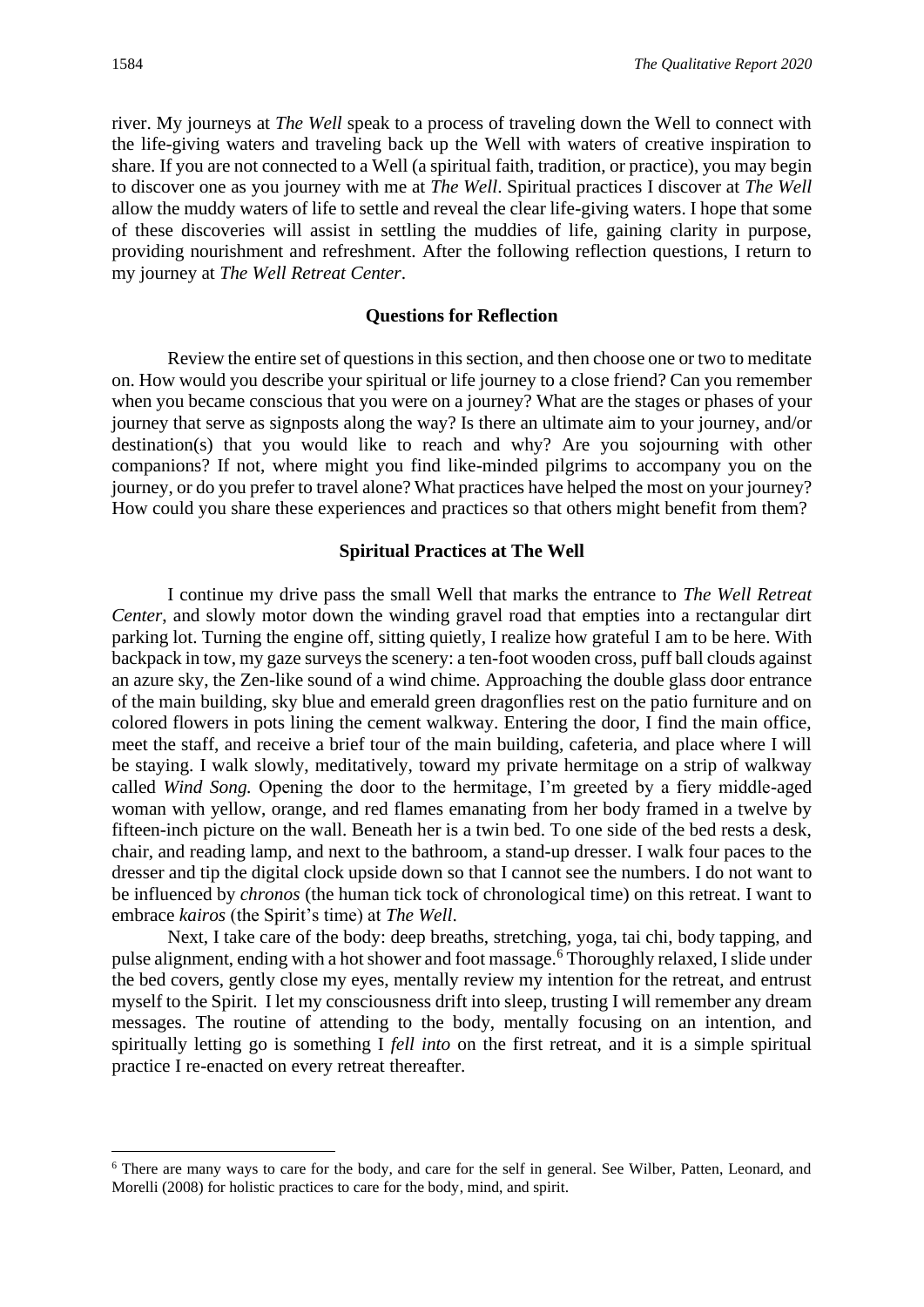#### **Questions for Reflection**

How do you feel, right now, in your body? Do you feel *at home* in your body? Are you *good friends* with your body? What specific things do you do each day to take loving care of your body (e.g., nutrition, exercise, conscious breathing, progressive relaxation, massage)? Does your body serve you well, or is it more like an untrained hunting dog that chases after anything that moves in the brush? What gentle ways might you begin and/or continue supporting and nourishing your body?<sup>7</sup>

#### **Dreaming and Awakening**

Sound asleep, I enter a dream cycle, naturally awakening three to four hours later. The open journal beside my bed serves as a *dream catcher,* recording, interpreting, and honoring dreams, a sequence adapted from Johnson's (1986) practice called *active imagination*. Unconscious symbols percolate at the bottom of the Well and dreaming brings some of these symbols to the surface where I can identify and begin dialoguing with them. Unless I immediately record a dream upon awakening, I find it difficult to recall the details of the dream. I interpret dream symbols as parts of myself communicating with me. By naming and dialoguing with emotionally intense symbols, often insight and integration results. Honoring the dream provides closure in the performance of a small ritual related to one of the dream symbols within the next twenty-four hours. For example, if I dream about a child swinging on the monkey bars at a park, I interpret this as a need for more play time in my life. I might honor the dream child that wants to play by climbing a tree, shooting a few hoops, or going to a park and swinging on the monkey bars.

#### **Questions for Reflection**

Do you have a favorite *dream catcher*? Ideas for dream catchers include: recording the dream with a special pen in a dream journal, talking the dream into an *iPhone*, and typing the dream on a laptop. Having caught a dream, how do you interpret the dream? Could dreams be messages from the unconscious trying to break into your everyday consciousness? If so, what might your dreams be telling you? Finally, consider sharing your dreams with a trusted friend. Ask for their interpretation of the dream before telling them yours, and then exchange roles so that you both have a chance to share your dreams.

# **Marking Time with the Sunrise and Sunset**

For most retreats, I arrive mid-morning, well after sunrise. After my morning routine of caring for the body and sleeping and dreaming, I usually feel well-rested and enjoy actively exploring nature in the early evening near sunset. As shadows lengthen, I face west, observe the sun descending below the tree line, bringing a sense of closure to the day. There is poignancy and finality in viscerally experiencing the end of each day. *This* day is over, done, never to return. Meditating on the day, I harvest moments of consolation and desolation in my journal. Grateful for the gift of life, I entrust myself to the Spirit and pray with hope and faith that the sun will rise again for me. After sunset, there is ample time to nourish the body with food and drink, sometimes in the company of the caretakers of *The Well* who serve as spiritual directors for me. Evenings I pray, read, contemplate, and journal. Bedtime usually falls after

<sup>7</sup> Easwaran (1978) describes a series of practices to train the senses, addressing topics like: automatic eating, conditioning, entertainment, artistry in living, vigilance, choice, and responsibility.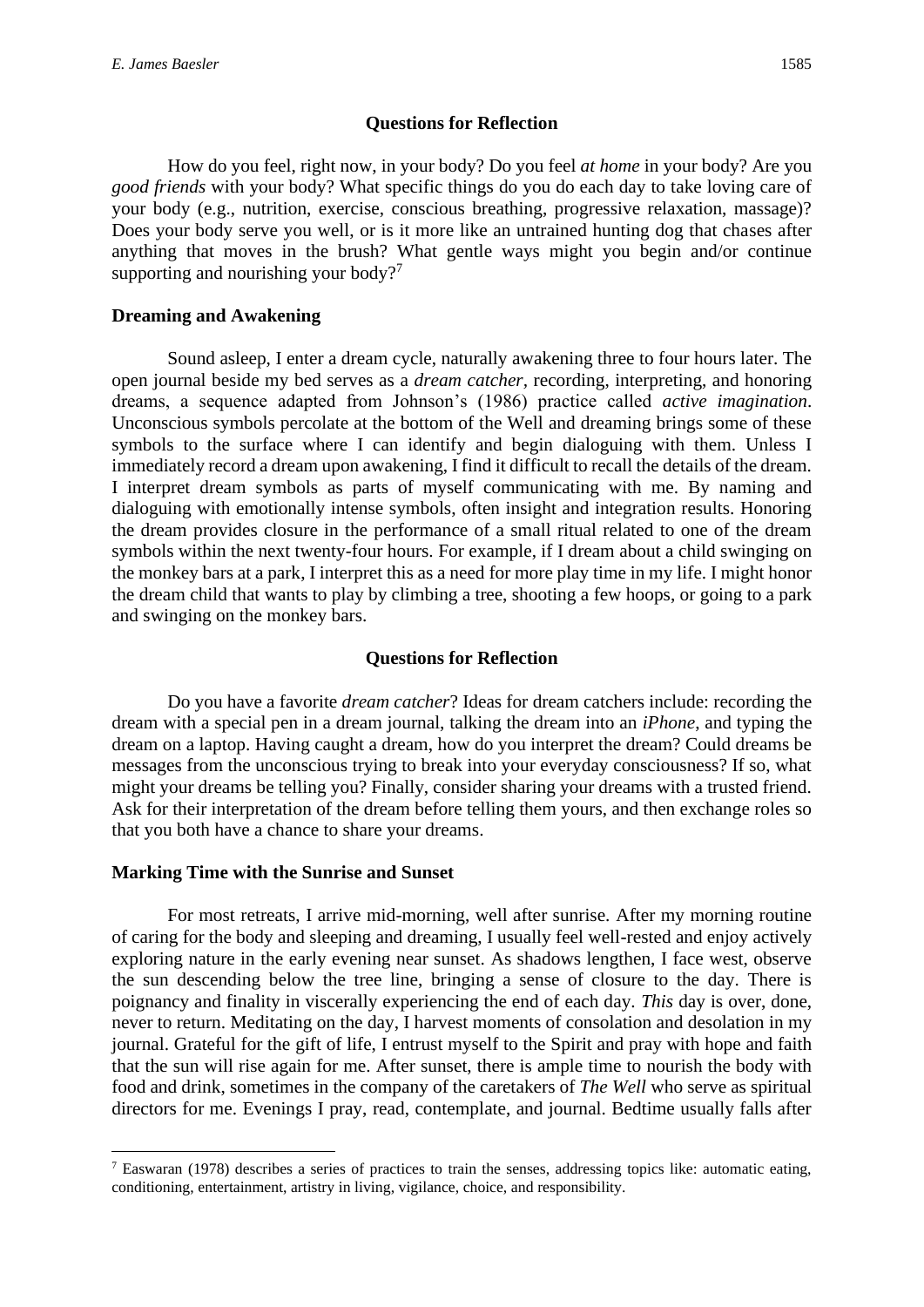midnight. Sleep is light with creative thoughts whirling on the seabed of consciousness. I sleep only a few hours before I feel soft light touching my eyelids.

The sound of a single bird breaks the silence of the hermitage. Opening the window, I sense dawn approaching. Walking briskly in semi-darkness about three hundred paces to the edge of the lake, I position myself in the center of a family of mimosa trees. Looking eastward, I wait...all at once, a glimmer of fire appears on the skyline...slowly an orb of light emerges from the horizon, and a single ray makes its way from the opposite shoreline, across the water's surface, to the place where I stand. Enveloped in a beam of radiance, I breath deep and absorb the mystery of sun, air, light, earth…the gift of a new day. Grateful to be alive, I sit in meditation, basking in the warm golden rays. I often use the Lakota prayer, *Let me Walk in Beauty* for meditation in the morning. Here, I cite a part of the prayer that speaks to the imagery and significance of the sunrise (Easwaran, 1982, p.163):

…Spirit who comes out of the East, come to me with the power of the rising sun. Let there be light in my words.

Let there be light on the path that I walk.

Let me remember always that you [Great Spirit] give the gift of a new day.

Never let me be burdened with sorrow by not starting over…

#### **Questions for Reflection**

How often have you attentively observed, for more than a few minutes, a sunrise or sunset? If your schedule permits, watch at least one sunrise and one sunset this week, ideally on the same day. What emotions are stimulated as you watch the sun rise…as you follow its descent? Objectively, we know that the sun provides light, warmth, and energy for all life on planet earth; but subjectively, what symbolic meanings does the sun hold for you? And, how might you incorporate a greater awareness and gratitude for the sunrises and sunsets of your life?

#### **Fox Walking**

Usually my afternoons at *The Well* begin just outside the threshold of the hermitage and expand outward into the 23 acres of natural wonder. Sometime during the afternoon, often near sunset, I walk the perimeter of the *The Well*. My *walkabout* is not as serious or intense as the rite of passage walkabout for young men in the Australian outback, but there is a similar spiritual intent. I walk to listen to nature. I walk without a predefined path or destination. I walk slowly, barefoot. I combine the mental attitude of *mindful walking* (Hanh, 1991) with the practice of *fox walking* described by Brown (1989, p. 35) as:

…the foot is placed on the ground before the weight is committed…back is centered comfortably on the hips and the head is held high…with a short stride…the foot should lightly touch the ground, bringing into play the entire outside edge of the foot, simultaneously hitting the ground with the ball, heel, and edge of the foot. The foot is then rolled inward, until the whole surface area of the foot is on the ground.

Walking like a fox, I am free to mindfully observe and listen to the natural world enveloping me. I do not concern myself with where I step (in normal walking, I look down to avoid pinecones, sticks, and holes) because the bottom of my foot senses the ground before I commit my weight to step forward. With practice, my feet automatically adjust their position to find a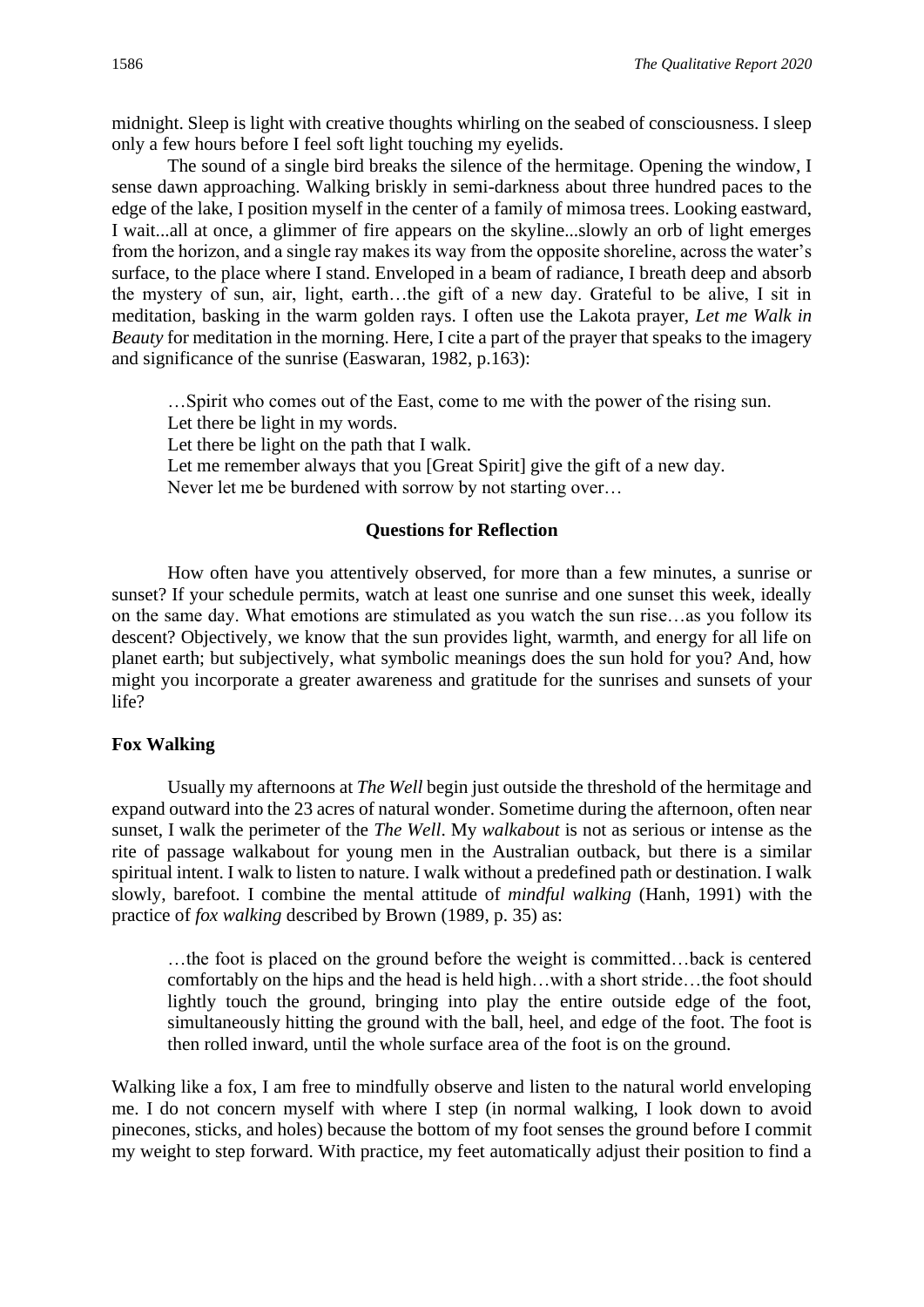safe and comfortable place to rest on the earth with each step. Sometimes I walk with my eyes closed. I call this practice *walking the narrow way*.

#### **Mindfully Walking the Narrow Way**

From the entrance of *The Well Retreat Center* to the main building, there is narrow gravel road bordered by various grasses and wildflowers, a light pole near the edge of the road, a drainage ditch with a two-foot drop, and two rows of evergreen trees along the border. Barefoot, I begin at *The Well's* entrance, straddling the right side of the narrow way. My left foot feels the sharpness of the gravel road and my right foot feels the softness of the grass next to the road. Walking the narrow way is like walking through life. There is the hard (the sharp gravel) and the soft (the grass), the yang and the yin. I attempt to walk the entire stretch of road (about a half mile) from the entrance of *The Well* to the porch of the main complex *with my eyes closed*. Each step requires mindful attention. My thoughts race…left foot on gravel, good…right foot on gravel, opps, too far, next step needs to come more to the right…left, gravel…right, grass, okay, I'm back on track. Fear begins a litany of thoughts and emotions tempting me to give up: are there snakes on the road, what if I bang my head into the metal light pole, sprain my ankle in the ditch, or scrape my eye on a pointy branch. Then another voice replaces the fears: keep going…you can do this…have faith…one step at a time. Thus, I walk the narrow way with some trepidation. Many times, fear overwhelms me, and I open my eyes to reassure myself. Other times, I walk the entire narrow way before opening my eyes at the end of the road, looking back, and visually retracing my steps. The experience of mindfully attending to *each step* enables me to traverse the distance without thinking about where I'm going…and then suddenly…I arrive. Walking the narrow way cultivates an ability to keep my sense of balance while moving through life, adjusting my steps to feel the hard and the soft. By letting go of fear and embracing faith, I eventually complete the journey.

#### **Questions for Reflection**

Can you recall the last time you went for a long walk, the kind of leisurely stroll where there is little concern about time or destination? On retreat, I walk mindfully, like a fox, open to nature, and sometimes I walk the narrow way to help bring my life into balance and overcome fear. What other reasons might you go for a walkabout? Konig (2005, p. xvi) writes, when a problem arises, I say to myself, "...it's a lovely spring day...I'm going for a long walk…I will think about it and decide by sundown." Long walks can provide clarity for problem-solving and decision-making. What problem or decision that you need to make could you take on a walk today?

#### **Nature Speaks: Listen**

Nature walks at *The Well* are imbued with silence and solitude. I am often the only retreatant walking among the wonders of nature at *The Well* since there are typically no group retreats scheduled in the middle of the week during the day. Creating solitude and silence helps me "listen below the noise" (Le Claire, 2010). Unconcerned about the presence of others, I feel a sense of freedom. Unencumbered by the need to listen or speak with others, there is room to listen to nature. On my walks, I often pause and contemplate a particular place by taking a *long, loving, leisurely look at the real* (McNamara, 1976), bringing forth the spiritual dimension of nature (Steindl-Rast, 1999), heightening an awareness of the sacredness of *this* particular place. In the next section, I take the reader on a tour of the perimeter of *The Well,* highlighting experiences of *listening to nature speak*.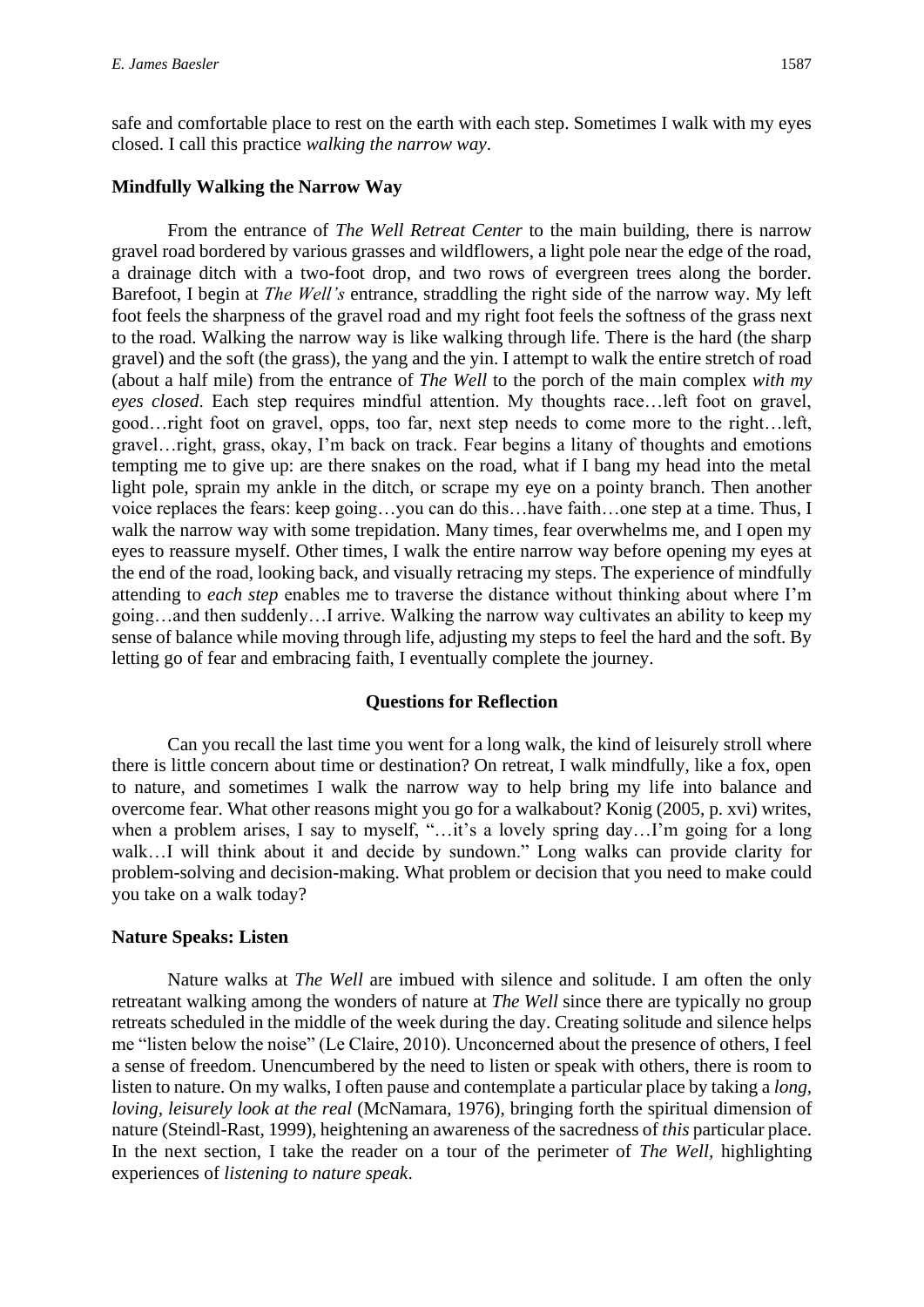Just outside the doorway of the hermitage, I pause before beginning to walk around *The Well*. With both hands extended in prayer, a sky-blue dragon fly lands on the tip of my outstretched right index finger with its head facing me. Nature speaks, I listen: what are you pointing toward in life, what do you need to face?

Walking a short distance from the hermitage to the shoreline of a swampy area near the lower side of the lake, a palm-sized turtle moves from the shore toward the water. I perceive a slightly raised area of lumpy soil. Perhaps she buried her eggs here? Nature speaks, I listen: In what ways have I left my comfort zone and planted ideas for hatching?

Following the shoreline, I reach the highest point at the Well, a mound topped with a circle of stones, a place for prayer and meditation. Nature speaks, I listen: What purpose brings these stones from separate places on earth to join in circle with larger stones pointing to the cardinal directions? What ideas and objects do I *call into circle* (Baldwin, 1998) around me, and how can I expand my circle to include others in the greater circle of life?

Continuing my walk down the mound near the shoreline of the lake, a light breeze touches my cheek, and my ears sense music. A gust of wind set the reeds at the water's edge to singing for a moment, then silence. Nature speaks, I listen: What song are the reeds singing? When I feel the wind of the Spirit, how might I harmonize with the wind and sing a spirit song?

I follow the curved hip of the lake's body and walk beneath outstretched mimosa limbs, fingers extended to feel the tickle of pink and red mimosa blossoms. Nature speaks, I listen: When was the last time you felt tickled? How can I be the feather-like softness of the tickling mimosa blossoms on the skin of someone I love?

Rounding the bend near the entrance of *The Well*, I begin walking in the direction of the hermitage. I stand in unison with a lone walnut tree in the center of a grassy knoll. In the fall, wind releases crinkled brown leaves from petioles, and they perform their first and last aerial dance earthward. Some of the leaves lightly touch my chest before finding a home on the earth. Nature speaks, I listen: What areas of my life is the Spirit asking me to let go of? How can I gently release these things, let them float to the earth, decay, and eventually bear new life for the benefit of others?

Past the walnut tree, I walk between the sentinels: two large cedar trees standing together in the middle of the property, inscribing a curved arch between them, as if they are holding hands. Nature speaks, I listen: What am I guarding? Whose hand can I hold for support while passing through the center of life?

Walking down the narrow way, I pause at a ten-foot wooden cross, staring at a yellow and black garden spider. She is centered in her web, waiting...patiently. Nature speaks, I listen: What cross am I facing? Am I waiting patiently like the spider to see what the Spirit brings into my web?

Walking toward the back of the property, I remove cobwebs from the face of St. Francis of Assisi, his granite arm holding a petrified bird in his right palm. Two splintery wooden benches with overgrown plants surround Francis and the bird. Nature speaks, I listen: What cobwebs do I need to remove from my face to clearly see? What little bird in my life have I petrified, and how can I bring her back to life…set her free? What kind of sandpaper can be applied to smooth the rough edges of my personality so that others might feel invited to sit and talk with me on a wooden bench?

Reaching the edge of a brush line near a stream at the back of the property, I glimpse a hare darting into the brush. Moving closer, I see a well-worn entrance made by the many comings and goings of the hare. Nature speaks, I listen: What people and projects have I darted away from, disappearing in my own private rabbit hole? What paths in the brush of life have I entered so many times that they have become habits…which good habits shall I continue to cultivate, and which habits do I need to change, perhaps by seeking a new path?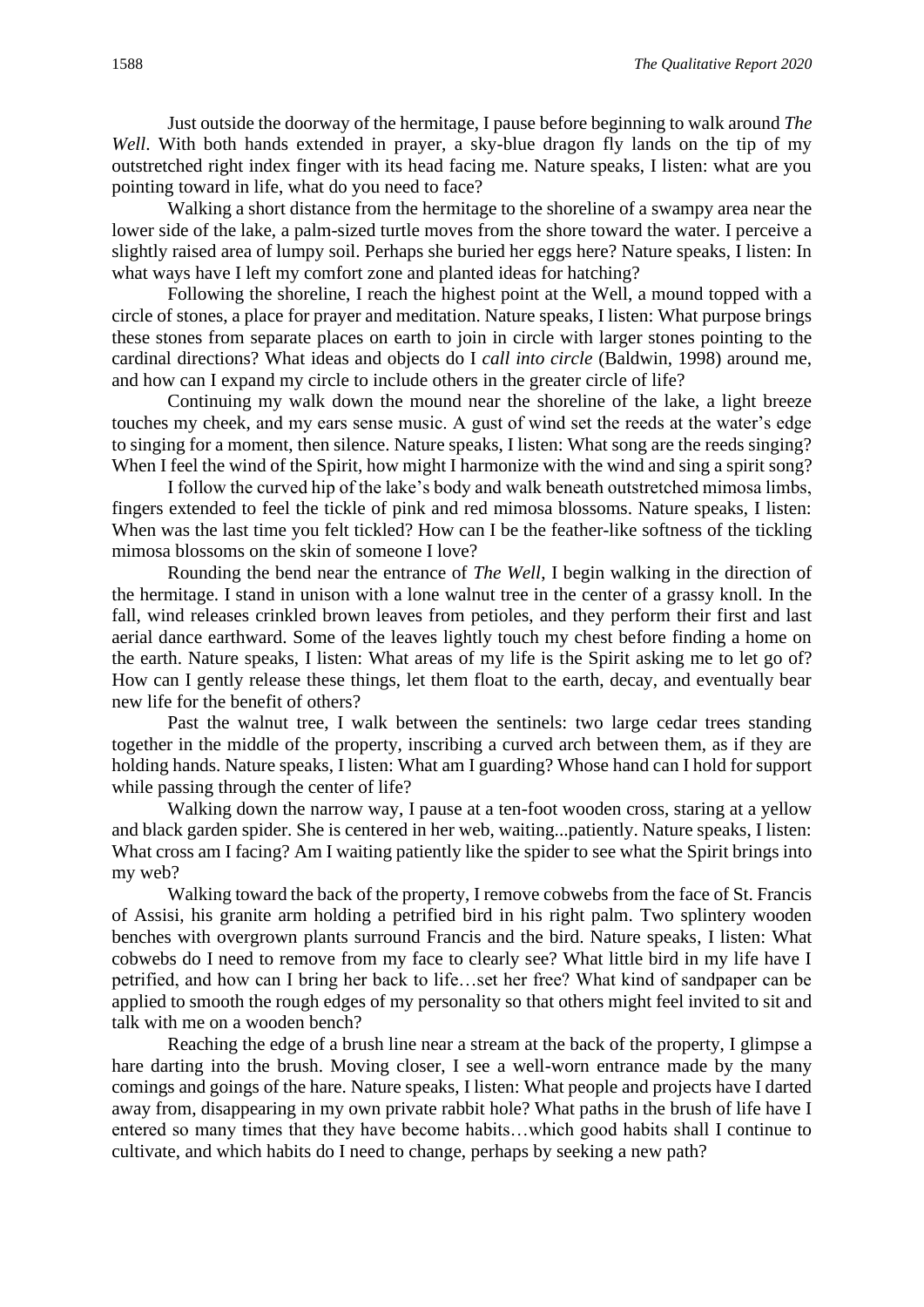#### **Questions for Reflection**

How would you describe your relationship with nature? What are some of your favorite memories spending time in nature? How could you cultivate a greater awareness and appreciation of nature? How might you cultivate ways to listen to nature speak?<sup>8</sup>

#### **Canoeing the Lake of Life**

Walking from the hermitage to a landing near the lake, I spied an inverted canoe atop a raised wooden rack tied down with two tattered ropes. Untying the knots, two paddles drop from inside the canoe. Leveraging the ten-foot aluminum canoe to the water's edge, I push past the thick algae, and begin paddling one stroke on the right side, then one stroke on the left. I sight a tall oak tree at the far side of the lake to serve as a directional beacon while negotiating the crosswind. Within minutes my arms feel like wet noodles, and suddenly the paddle slides an unusual way at the end of the down stroke and the canoe moved in a different direction than I intended. This serendipitous experience led to learning how to *paddle from one side of the canoe* by manipulating the direction and twist of the paddle during the down stroke. No longer did I need to lift the paddle out of the water, across my chest, and into the water on the opposite side of the canoe to maintain course. I now navigate paddling entirely from one side of the canoe with much less effort. There is also a delightful rest period between each stroke of the paddle. At first I paddled quickly, one stroke right after the other, often over-compensating for course deviations with each stroke. Eventually, I learned to paddle with minimal effort, enjoying the sensation of gliding across the water before engaging the next stroke. Similarly, in life, once we discern a worthy goal, we can learn to paddle with minimal effort, and enjoy the sensation of gliding toward our destination without being concerned about continuous course corrections.

#### **Questions for Reflection**

What canoe in your life wants to be untied and leveraged into a body of water to begin a journey? In this imaginary body of water that represents your life, what direction is your inner compass pointing to? Are you stuck in the pattern of a crisscross canoe paddler? Is there another pattern of canoeing that you might experiment with, like the method of one-sided canoe paddling? How might you cultivate the ability to pace yourself when canoeing the waters of life, mindfully enjoying the space between efforts that glide you toward your destination?

#### **New Life through a Cracked Door**

Around 10 p.m., after the caretakers of *The Well* left the main building to retire in their cottage at the edge of *The Well's* property, I began exploring the main building with apple cinnamon tea in one hand, and a lit white candle in the other. I see *a cracked door* across from the chapel on the north side of the building. Easing the door open, I reach for the light switch. Instantly, the room is ablaze with shelves of books from floor to ceiling. I'm in paradise.

My love for books began after I contracted mononucleosis (the kissing disease) in seventh grade. To help me pass the time while convalescing at home on the sofa, my mother

<sup>8</sup> For those that want to cultivate a greater awareness and appreciation of nature, Cornell (2015) describes the experience of nature as a "flow" marked by four phases: awakening enthusiasm, focused attention and receptivity, offering direct experience, and sharing inspiration with others. I describe additional nature activities in the "listening to nature" section of a course I teach called "Listening to the SONG of Life" where SONG is an acronym that stands for listening to Self, Others, Nature, and God or the divine (Baesler, 2017a, 2018).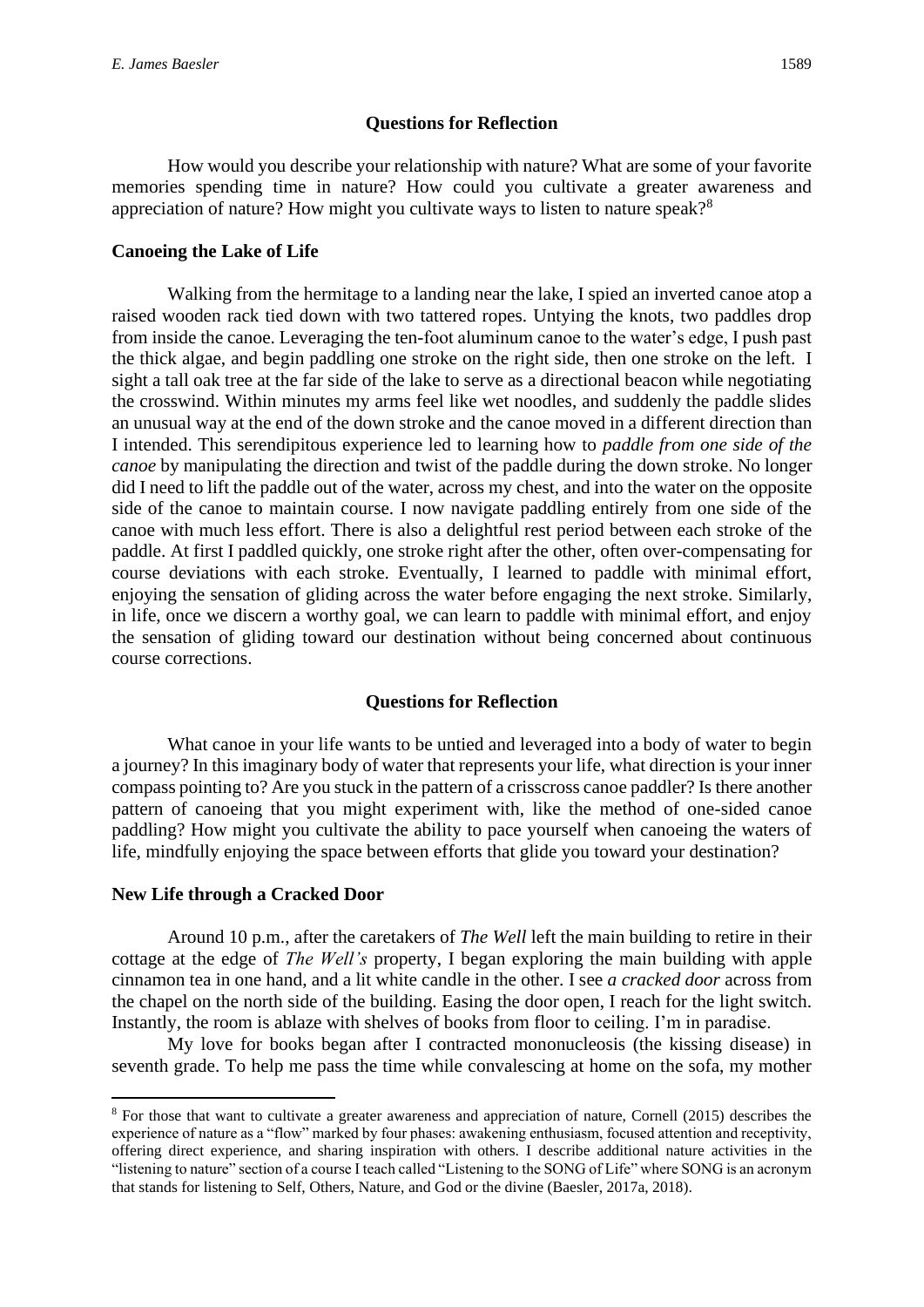purchased three paperback books for me to read. School reading is all I knew up to this point in my life, and I detested it. But, the books Mom gifted me with are different: Ryback's (1971) *The High Adventure of Eric Ryback* (an 18-year old's solo backpacking journey from Canada to Mexico), Seton's (1901) *Lives of the Hunted* (a fictional account of the lives of personified animals), and Von Daniken's (1974) *Chariots of the Gods* (an introduction to theories and evidence related to extra-terrestrials). These books opened the door to reading for answers to questions about life, and for pleasure and fun. After my illness, I began to regularly check out books at the school and public libraries. Now, I am a bibliophile. I love the texture, color, and artwork of book covers. I love the smell of opening a book. I love learning about the author's back story and motivation in writing the book in the preface and introduction. I love perusing the table of contents, reading for ideas relevant for living, dialoguing with the author by writing questions and notes in the margin. I love copying the best ideas in the book by hand, and discovering other treasures in the book (e.g., names of other authors, books, ideas, quotations, illustrations, photos…) that lead me to other books.

Standing in the middle of *The Well's* private library, surrounded by books, I sense a mystical presence…people, ideas, and energies blend into something mysterious, unspeakable, palpable, and real. This is holy ground. I begin sampling books, letting myself be led by the Spirit to whatever I need. The books seem alive, speaking personally to me, a title, an author's name, even the thickness or color of a book might attract my attention and beckon. Eventually, I gather a knee-high pile of books. Glancing at the spines, I see a pattern. All the titles relate to prayer. This pile of books is the starting point of a personal and professional quest to practice and research the topic of prayer for the next two decades. Reviewing the table of contents of each book, I choose an armful of books to read more carefully. This process of discerning what to read reminds me of Bacon's (1906, p. 150) adage:

Some books are to be tasted, others to be swallowed, and some few to be chewed and digested: that is, some books are to be read only in parts; others to be read, but not curiously; and some few to be read wholly, and with diligence and attention.

Most books I dip into and read only the parts that interest me. Other books require more attention. A few books I read from cover to cover; and of these, there are the rare gems that I return to several times throughout my life. I've developed the habit of using an index card to maintain records of most books I read. On one side of the card, I record the title, author, year, and publisher, and on the opposite side I record the *best ideas*from the book, the most important lessons learned. I review these cards at least twice a year, remembering, integrating and practicing the wisdom I've harvested.

Over the course of several retreats, I culled fifty definitions of prayer from different books in *The Well* library. All the definitions of prayer include some *communication* component, for example, talking to God, listening to God, and dialoguing with God. I conclude that *prayer* is a type of spiritual communication to/from/with the divine. This insight began a new line of prayer research for me as a professor of Communicationthat eventually led to creating and testing the Relational Prayer.*Theory*. <sup>9</sup> My personal experiences of prayer were initially based on Keating's (1986) *Open Mind, Open Heart*, Meninger's *Loving Search of God*, Merton's (1961) *Seeds of Contemplation*, Easwaran's (1978) *Meditation*, and an anonymous

<sup>9</sup> My first scholarly publication on prayer appeared in 1997 (two years after my first retreat at *The Well*) and my last publication on prayer appeared in a special edition of *Journal of Communication and Religion* that I guest edited in 2012 (the year before my last retreat). In between, from 1997-2012, are nearly twenty published scholarly research projects on prayer. A google scholar search for "Baesler" and "prayer" will yield most of the publications.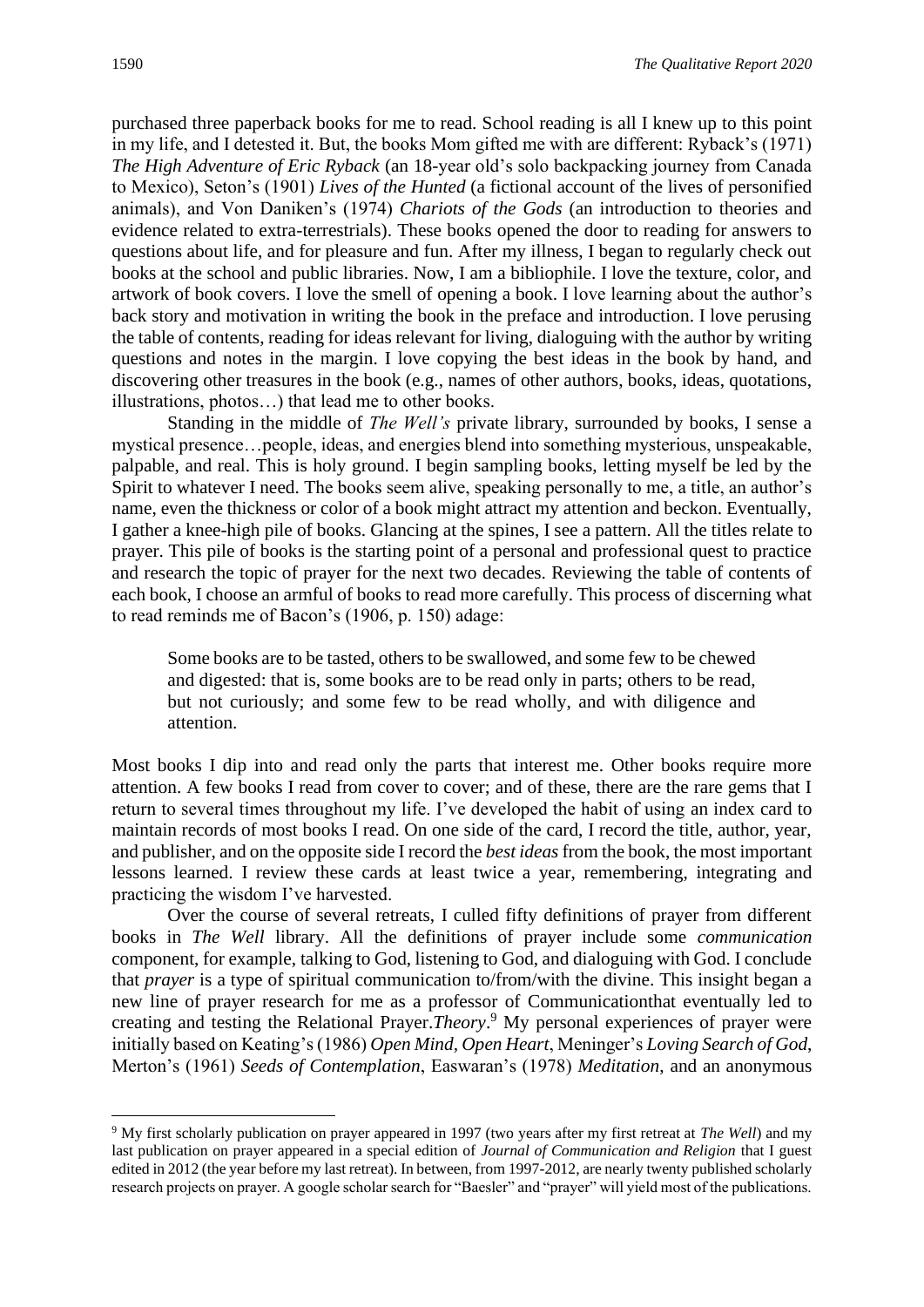Russian peasant's (1978) *The Way of the Pilgrim*. These books opened a multiplicity of ways to explore the Well of prayer.

The influence of these books from *The Well's* library is profound. It is not just the physical book, but the soul of the person that wrote the book, their personality, humor, energy, ideas, and creativity that refreshes and nourishes me. The authors of these books are mentors and friends. I have a poster of thumb nail pictures of some of these authors on the wall near my bed where I greet them in the morning with thanksgiving and wish them blessings at night. Some of the faces on my wisdom keeper's poster include (alphabetically): Eknath Easwaran, Mathew Fox, Thich Nhat Hanh, Thomas Keating, Thomas Merton, Gabrielle Roth, Ken Wilber, Andrew Weil, and many others. Part of who they are lives on in me and in the lives of those I share their wisdom with. We are all interconnected in the one river at the bottom of the Well (Progoff, 1977) that I discovered behind the cracked door in the library of *The Well*.

#### **Questions for Reflection**

How would you describe your relationship with books? Do you have favorite books that serve special functions in your life, for example, books that make you laugh, inspire you, or help you cope? Do you maintain a digital library of books and/or a physical library of books? How do the different media (digital and physical books) influence the way you feel when reading? If you could only choose three books to take with you to a dessert island for six months, which ones would you bring and why?

#### **Mystery at the Bottom of The Well**

Books from the library at *The Well* rekindle the spirit of prayer within me, and it is prayer that brings me to the chapel. Entering the side door of the main complex from the hermitage walkway, take an immediate right into the hallway, and enter the open wooden door of the chapel leading into a small rectangular room. This evening, the chapel's two windows opposite the entrance are set aglow by the rays of the setting sun. This natural sunlight sets fire to the golden tabernacle housing the Blessed Sacrament.<sup>10</sup> Finding a comfortable spot in the middle of a row of chairs facing the tabernacle, I rest in quiet meditation. Later in the evening, after my nightly expedition to the library, I return to the chapel. Facing west toward the single candle flame illuminating the tabernacle, I fall into the deep waters of meditation at the bottom of The Well.

My custom is to visit the chapel to meditate at least once at the beginning, middle, and end of each retreat. As I invest personal energy in this space, there seems to be a corresponding sense of a growing presence (something or someone) within the chapel and within me. Meditating in this space reminds me of digging for Well water. If I intend to reach life-giving water (graces of the Spirit) by digging a Well (meditating) at a holy place (the chapel), I need to persist in digging and not change the place where I dig when encountering obstacles (e.g., the clay of tiredness, the rock of discomfort, the roots of obsessive thoughts). If I keep changing the place I dig whenever I encounter an obstacle, then all the Wells I dig will be shallow, and

<sup>&</sup>lt;sup>10</sup> *The Well* brochure gives one the impression that it is open to seekers of all religious/spiritual faiths, but because *The Well* is owned by the Catholic diocese of Richmond, Virginia, certain parts of *The Well*, such as the chapel, are distinctly Catholic. The *Blessed Sacrament* refers to the Catholic belief that the hosts (circular white pieces of consecrated bread about the size of a quarter) stored in the tabernacle of the chapel are the real presence of Jesus Christ, "Under the consecrated species of bread and wine Christ himself, living and glorious, is present in a true, real, and substantial manner…" (Catholic Church, 1994, p. 395). I note that other Catholic beliefs include the real presence of Christ in the Word (Bible) and in the body of Christ as a community of people gathered in His name.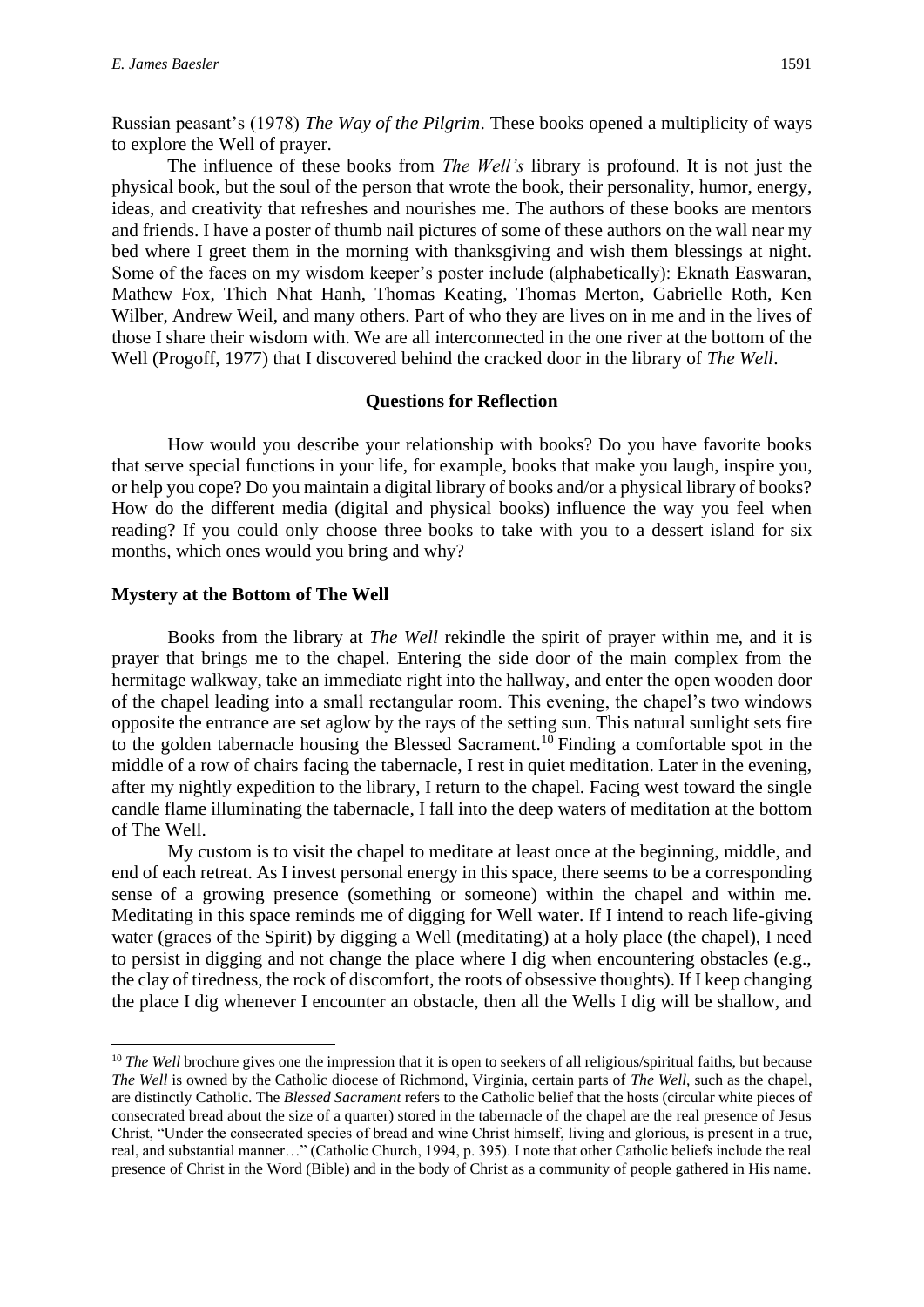I may not ever reach water. But, if I stay in one place and persist in digging through the obstacles, then my faith tells me I will eventually reach the life-giving waters of the Spirit at the bottom of the Well. $^{11}$ 

While meditating late one evening in the chapel, I feel a *presence* completely fill the space and, at the same time, permeate me with a sense of stillness, solitude, silence, and peace (words do not adequately describe the phenomenological experience). I didn't dare move and disturb the subtle but real sense of presence within and around me. Somewhere in the silence, I hear one word…not audible as in broadcast from a speaker in the corner of the room, and not the usual voice inside my head, but a unique divine word spoken personally to/in me--one word.

I treasure that word, sometimes holding it to my heart during pray and meditation, and I hope to cling to this word as I transition from this life in the dying process. I respond to this mystical experience with a deep bow of gratitude and thanksgiving.

#### **Questions for Reflection**

Is there a special place in your life that you can visit and find some solitude, stillness, and peace? If so, what have you learned there, and what could be shared for the benefit of others? How could you arrange your schedule to dig for the life-giving waters at the bottom of the Well in your special place? If there is no such place for you in this season of your life, how could you create a small space (e.g., a corner of a room, a closet, a tool shed, a tree house, a secluded park bench) in your life for some solitude and peace?

#### **Internal Validity**

I address the internal validity of the autoethnography through three sources: academic scholars at a conference, individuals in a small faith group, and three retreat directors. At the 15th annual *International Congress of Qualitative Inquiry*, I presented a poster version of this autoethnography and received verbal feedback from about fifteen individuals. All but two *had never been on retreat,* but they showed interest in the possibility of attending a retreat after viewing the poster of spiritual practices. Based on this anecdotal feedback, the autoethnography has value in stimulating others to consider the possibility of attending a retreat. Second, I received feedback on the autoethnography from a small men's faith group called *Seekers of the Spirit.* I am a member of this group that has met monthly for over fifteen years, and all members have previously been on retreat at *The Well*. Their feedback based on reading the paper suggests that they could use some of these spiritual practices on a future retreat. This feedback indicates that at least some of the spiritual practices are useful for men in a future retreat setting. Third, two former directors of *The Well Retreat Center*, who are also certified spiritual directors, and one retreat director from *Shalom House* read the paper and answered questions about the veracity of factual claims about *The Well*, and the value of the spiritual practices for retreatants. I consider these individuals experts in the area of spirituality because of their years of experience as directors of a retreat center and their credentials as spiritual directors. Overall, their responses indicated that the veracity of the factual claims about *The Well Retreat Center* in the beginning and at the end of the story are valid (there was only one correction related to total acreage of *The Well*), and that the spiritual practices described in the story would be of

<sup>&</sup>lt;sup>11</sup> I first encountered this idea in Easwaran's (1977) discussion of mantra prayer. The idea is not to change one's mantra but keep repeating the same mantra despite obstacles and challenges. If one persists, eventually one will reach the spiritual waters of the Well.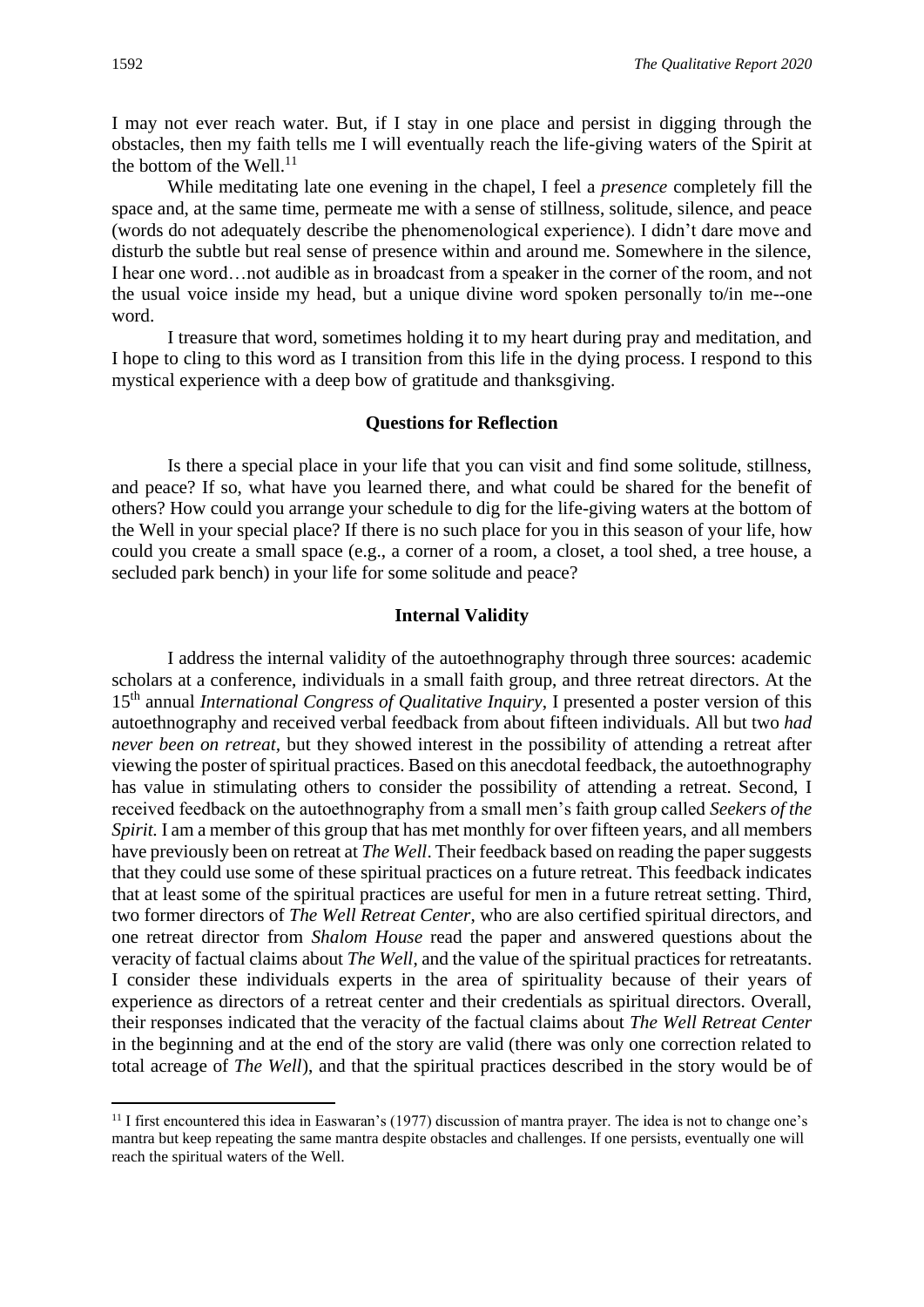potential benefit for individuals who have, and who have not, been on retreat. For example, some of their feedback on the spiritual practices include: "…easily help lead the uninitiated on their first retreat," and helpful to those who have been on retreat "recall their retreat experiences…inspiring them to make retreat a part of their lives again if time has lapsed." Comments related to spiritual practices also included words and phrases like: "instructive", "good technique", "inspiring", "personal", "lovely", "inspired by the Holy Spirit", and so forth (there were no negative comments). In addition, there are positive comments about the reflection questions throughout the story such as, "questions allow people to go deeper and plumb the depth of their current Spiritual life", suggesting that questions are integral and valuable in engaging retreatants to reflect on their spiritual life and practices. In sum, data from a professional conference, a small faith group, and retreat directors support the internal validity of the story, especially the value of the spiritual practices for retreatants.

#### **Limitations and Future Research**

Some limitations of this autoethnography are intrinsic to the writing process while other limitations relate to reliability, generalizability, and impact. In the following sections, depending on the type of limitation, I compensate for the limitation, address the limitation in future research, or accept the limitation by offering an explanation.

Two limitations are connected to the autoethnographic writing process. First, in rereading two decades of journals from 35 retreats, and choosing a sample of spiritual experiences to describe, an unknown number of memorial biases are introduced into the narrative. I attempt to compensate for this limitation by being truthful to the narrative spirit of the experiences (Bochner, 2014) as recorded in the written journals. Second, organizing the best spiritual practices from different retreats into one 24-hour retreat could create unrealistic impressions of what to expect on a single retreat. For instance, those that have not been on a retreat, after reading the autoethnography, may develop high expectations such as, "I'm looking forward to these wonderful spiritual experiences on my first retreat!" They will probably be somewhat disappointed when they do not have most of these spiritual experiences on their first retreat. Conversely, the story could create a negativity comparison bias for those that have been on a previous retreat such as, "I didn't have many of the spiritual experiences that I read about in the autoethnography on my last retreat, therefore, I must not be that spiritual." I attempt to compensate for these possible impressions by framing the 24-hour arc of the story as an *amalgam of retreats* that offer individuals a cornucopia of spiritual practices to experiment with.

One criterion for inclusion of a spiritual practice among the many recorded across 35 retreats is the *reliability* of the practice over time. By privileging recurring spiritual practices for inclusion in the autoethnography, I limit the total number of practices, and may overlook significant practices that are not readily replicable. I compensate for reliability as single inclusion factor by considering two additional factors: the significance and the potential applicability of the spiritual practice for other retreatants.

In this section, I consider generalizability and impact factors of the autoethnography. Many autoethnographers, for example the 30-some authors in the *Handbook of Autoethnography* (Holman Jones, Adams, & Ellis, 2013), are not concerned with *measuring* the generalizability or impact of the stories they narrate*.* Conversely, readers trained in the social sciences are more concerned with the generalizability and impact of their research (Bochner, 2014). I self-identify as an autoethnographer *and* social scientist.<sup>12</sup> For this study, I

<sup>&</sup>lt;sup>12</sup> I committed to embracing autoethnographic and social scientific perspectives for research in another autoethnography that narrates religious and spiritual influences on my journey to full professor (Baesler, 2016). The relevance for this autoethnography is the timing of the closing of *The Well Retreat Center* in 2013 and my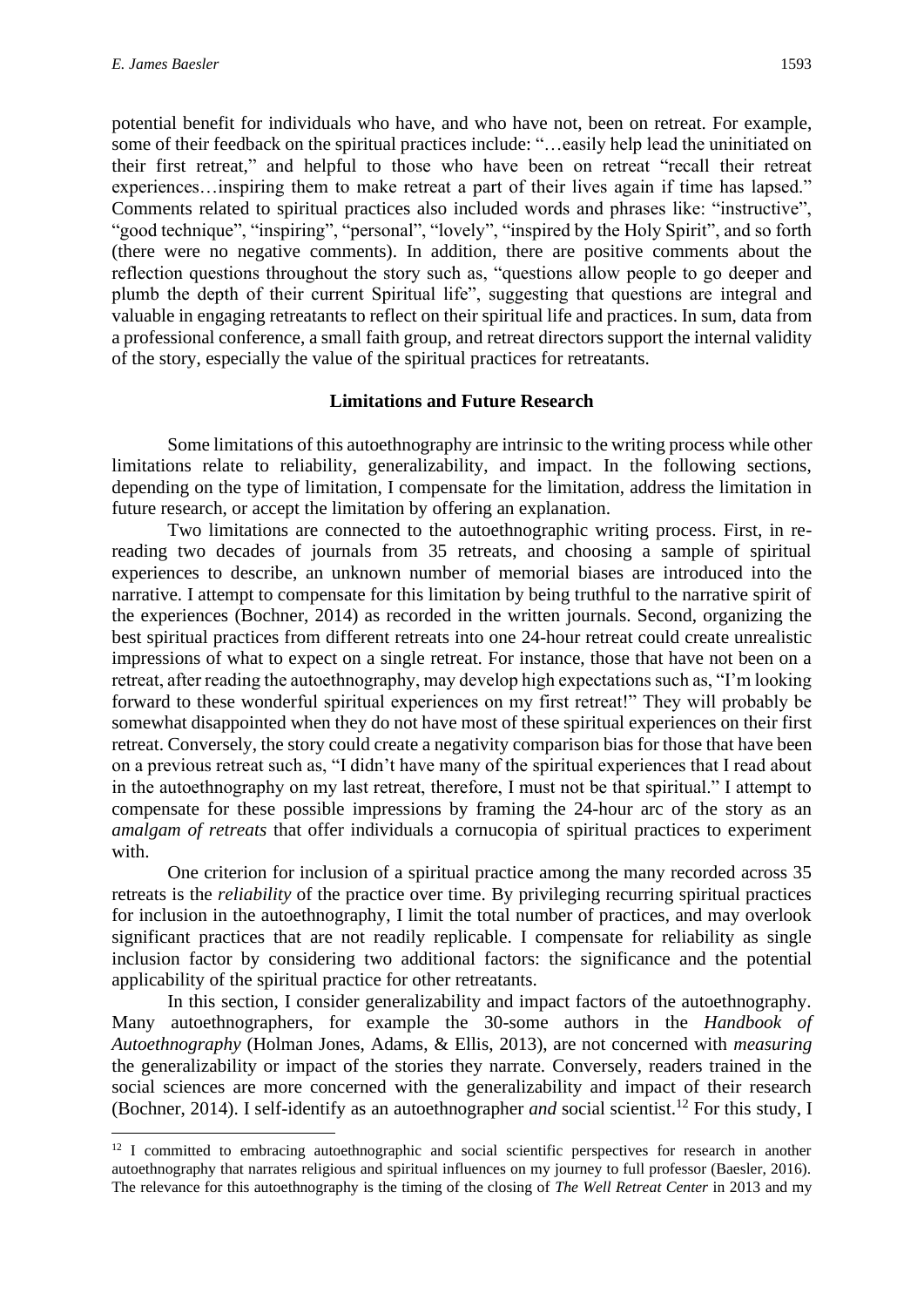am in the role of an autoethnographer writing a story about spiritual practices while on retreats. For future studies, I can embody the role of social scientist, suggesting how social scientific methods can add value to the autoethnography. In the next section, I elaborate on the autoethnographic and social scientific perspectives in terms of generalizability and impact issues of the current autoethnography.

*As an autoethnographer*, I want my stories to engage and influence a variety of readers, but ultimately, my primary concern is to write because I feel called by the Spirit to write (Coles, 1989; Rilke, 1996). The generalizability and impact of the autoethnography is not my primary responsibility as an autoethnographer to measure. I align myself as an autoethnographer with the poet T. S. Eliot (1963, p. 189) who wrote in the *Four Quartets*: "For us, there is only the trying. The rest is not our business." Translated: mine is the response to the call of the Spirit to write this particular autoethnography from a space of heart, openness, authenticity, and service. As an autoethnographer, the ultimate generalizability and impact of these spiritual practices on the lives of particular individuals is not my business to measure. Further, I accept the limitation that this autoethnography represents a single story told from the unique perspective of an: older white male, married with children, a professor of communication, living in the south eastern part of the United States, and embracing multiple spiritual traditions. To move beyond this single voice, future research might invite a diverse group of academics to write and publish an anthology of similar stories that describes their spiritual practices while on retreat.

*As a social scientist*, I can suggest how future research might enhance the value of the autoethnography by using the methods of social science to measure the generalizability and impact of the story. The generalizability of the story can be estimated by correlating interview reports of spiritual practices from mature retreatants (those that have attended multiple retreats across at least ten years) with the spiritual practices described in this autoethnography. These mature retreatants can be recruited from similar retreat centers in the commonwealth of Virginia like *Shalom House*. In addition, new retreatants could read the autoethnography in preparation for their retreat and evaluate the story in terms of its narrative coherence and fidelity (persuasive impact) using the COFIDEL measure (Baesler, 1995). Another type of impact assessment involves selecting the best spiritual practices in the autoethnography and introducing them to a group of individuals to experiment with on retreat under the guidance of a spiritual director. Alternatively, instead of a short-term retreat intervention, future research could introduce one practice per week over the course of several weeks in a in-person or digital workshop format as a longitudinal assessment of the efficacy of the spiritual practices.

One final suggestion for the future is to interview mature spiritual retreatants (those that have been on multiple retreats for at least ten years), asking them to retrospectively recount and rate the significance of their spiritual practices over the course of their lifetime. This interview methodology minimizes the expectancy effect of an experimenter (e.g., the spiritual director) in introducing spiritual practices in a retreat or workshop context. Especially significant to note would be those practices discovered on retreats that eventually became part of the individual's everyday spiritual practice. The aim of this future research is to discover, describe, and make available to retreatants the most life-enhancing spiritual practices for promoting spiritual growth.

last publication on prayer from a social science perspective (Baesler, 2012), and the beginning of an autoethnographic line of research (e.g., Baesler, 2017a, 2017b, 2018). While I self-identify as an autoethnographer and social scientist, my recent research has embraced more autoethnography. Specifically, in Baesler (2016, p. 109, parentheses added), I predict that future research will "…harvest these experiences (the 35 retreats at *The Well*) and weave them into a story to help others remember *the Well*, consider the spiritual grace that retreats can bring, and reveal the connection between living a spiritual life and engaging in meaningful scholarship." I hope this autoethnography, at least in part, fulfills this prediction.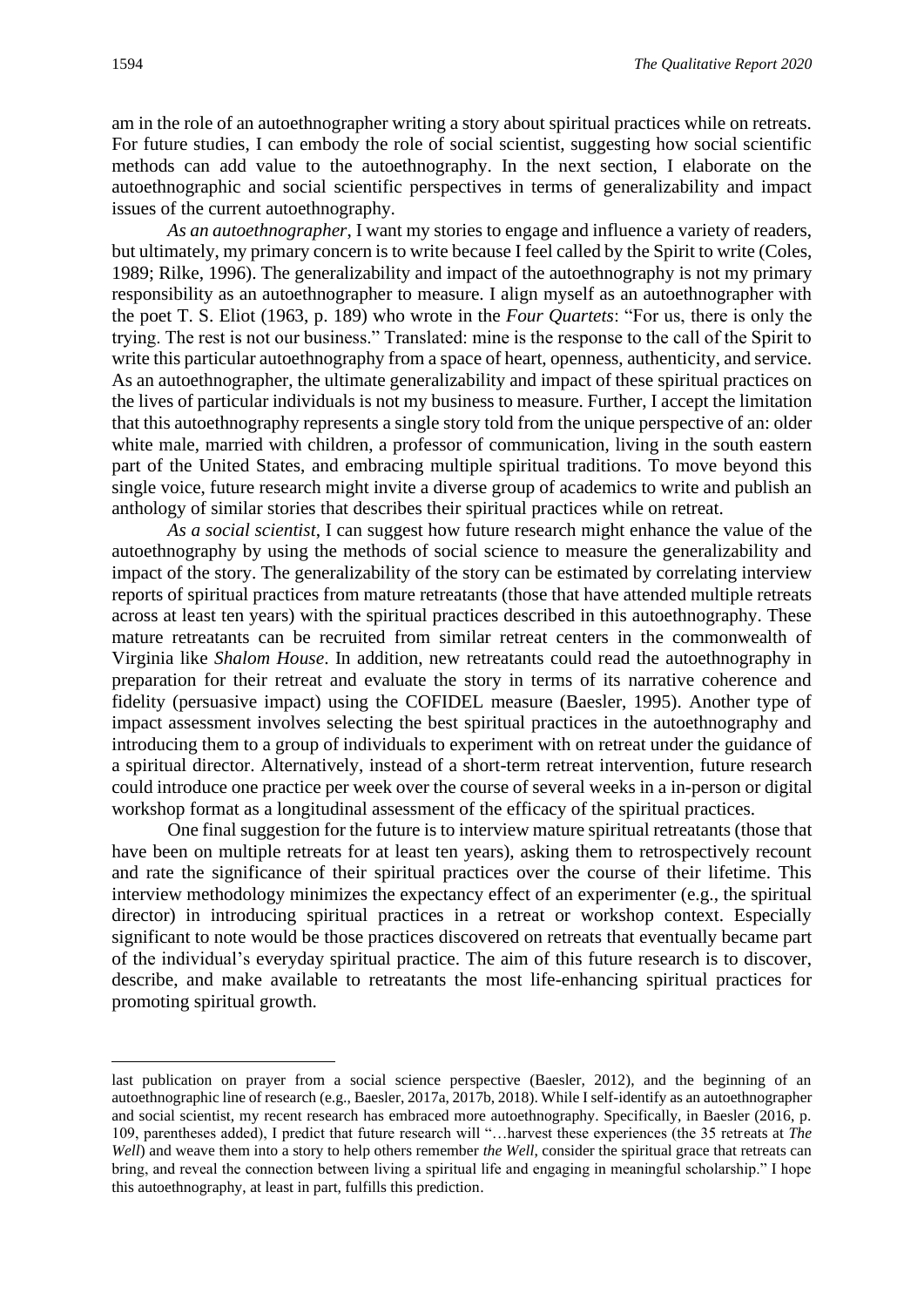#### **Conclusion**

Discovering the *Well Retreat Center* in 1995 began a journey of 35 retreats that stretched across nearly two decades. I narrate my retreat experiences at *The Well* by describing the: metaphorical significance of the Well, mixed emotions when leaving home, caring for the body, awakening at sunrise, the finality of sunset, mindfully fox walking the narrow way, listening to nature speak, paddling a canoe, opening books to a new life of prayer, and the mystical experience at the bottom of the Well. I punctuate the autoethnography with questions that invite readers to look deeper into their own inner Well. My hope is that some of these retreat experiences and reflection questions resonate and engage readers in ways that facilitate the activation of positive spiritual practices, bringing healing and wholeness to life everywhere.

My hope for others is founded in the integration of these spiritual practices in my own life. Surveying the landscape of life since my first retreat at *The Well* in 1995, I see how these spiritual practices facilitate healing, growth, and a growing sense of spiritual presence. My relationship with the place called *The Well* was experienced as an intimate presence evolving over time much like Altman's (1973) Social Penetration theory describes the development of a personal relationship with increases in disclosures of breadth and depth over time. This spiritual presence is the embodiment of the Divine Feminine and is known by various names depending on the religious tradition (Harvey & Baring, 1996). I have come to know Her as the Holy Spirit that invited, enticed, and satisfied me with the many flavors, textures, and colors of spiritual practices over the course of two decades at *The Well*. She continues to nourish my spirit even though *The Well* retreat center is closed. In sum, my spiritual identity evolved from a believer and practitioner of primarily one religious faith to an interspiritual being (Teasdale,  $2001$ <sup>13</sup> engaging in many spiritual practices from multiple religious/spiritual faiths and traditions.

#### **Questions for Reflection**

Are there special places in your life that you are particularly fond of (perhaps a home, park, hangout, vacation spot, or even school or work)? How has your relationship with these places changed by revisiting them over the years? In cases where the place no longer exists (e.g., bull-dozed, replaced by some other structure, sold, or repurposed by another organization), what lessons did you harvest from the place, and how might you honor the memory of the place?

#### **Postscript: The Death of The Well and a Transition**

Why have I not returned to *The Well* since 2013? The Catholic Diocese of Richmond, according to their public relations spokesperson Jeff Sheler (2013), asserts that the "…location, changing needs of retreat-goers, consideration of how each center [retreat center] aligned with the diocese's mission, and anticipated future capital needs" are sufficient reasons for closing *The Well*. It may be that *The Well* is not a financially lucrative operation even though, according

<sup>&</sup>lt;sup>13</sup> Teasdale describes interspirituality as consisting of nine elements drawn from the world religions: moral capacity, solidarity with all living beings, deep nonviolence, humility, spiritual practice, mature self-knowledge, simplicity of life, selfless service as compassionate action, and prophetic voice. In this autoethnography I emphasize the "spiritual practice" dimension of interspirituality, and it is my hope that I am evolving into a being that embraces the entire constellation of interspiritual elements.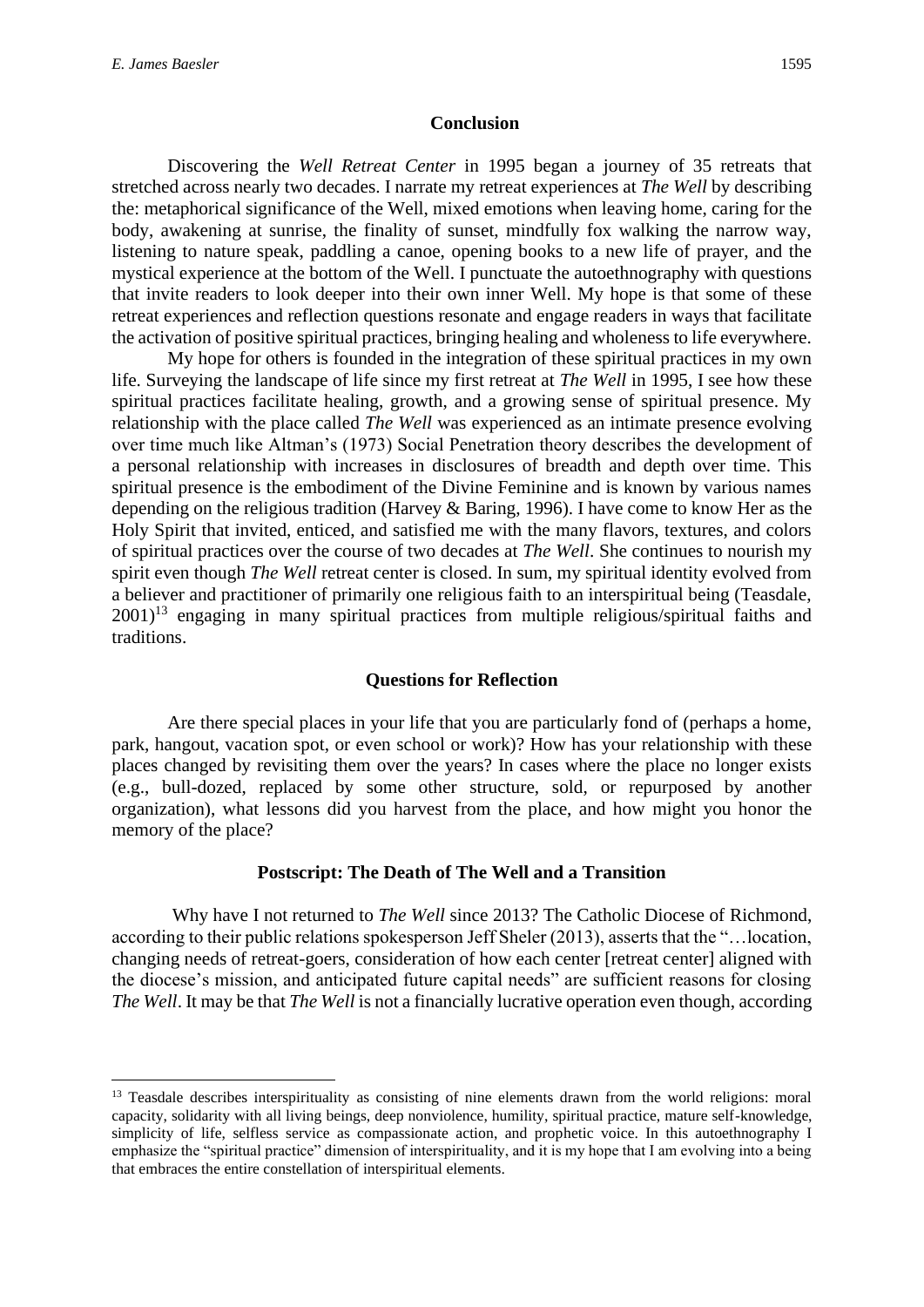to the caretakes Tom and Linda Ashe, *The Well* was financially stable at the time of its closing.<sup>14</sup>

Sadly, attempts to convince the Bishop to continue supporting *The Well* (letters, phone calls, and meetings) ultimately resulted in the sale of *The Well* to a local landscaping company. Sometimes, I still feel a sense of loss and grief when I think about the death of *The Well*. The diocese may close *The Well*, but they cannot close my memories of *The Well.* Perhaps the greater lesson for me is that *The Well* is more than a physical place, just as a person is more than their physical body.

*The Well* is a spiritual place, presence, and relationship that I carry within me, just as when the people we love transition, we carry them in our heart. The sense of spiritual presence that I experienced at *The Well* continues to grow within me, inspiring me, and those in my household, to recreate aspects of *The Well* retreat center in our home. For example, there are permanent meditation, music, and art centers within the home in addition to a half acre garden of Eden around the home including over eighty edible plants, bushes, vines, and trees. In a sense, *The Well* is reborn by the conversion of our home into a retreat-like place with the presence of the Spirit and the engagement in spiritual practices at the center of our life together.

#### **References**

Altman, I. (1973). *Social penetration theory.* New York, NY: Holt, Rinehart, & Winston.

- Anonymous Russian peasant. (1978). *The way of a pilgrim* (Trans., H. Bacovcin). New York, NY: Doubleday.
- Bacon, F. (1906, orig. 1625). *Francis Bacon's essays*. London, UK: J. M. Dent & Sons.
- Baesler, E. J. (1995). Construction and test of an empirical measure for narrative coherence and fidelity. *Communication Reports, 8,* 1-5.
- Baesler, E. J. (2012). Introduction to prayer research in communication: Functions, contexts, and possibilities. *Journal of Communication and Religion, 35*(3), 202-208.
- Baesler, E. J. (2016). Searching for the divine: An autoethnographic account of religious/spiritual and academic influences on the journey to professor*. Journal of Communication and Religion, 39*(4), 92-112.
- Baesler, E. J. (2017a). Listening to the divine song within the greater song of life. *Listening: Journal of Communication Ethics, Religion, and Culture, 52*(2), 86-103.
- Baesler, E. J. (2017b). I'd rather teach peace: An autoethnographic account of the nonviolent communication and peace course. *Peace Studies Journal, 10*(2), 71-75.
- Baesler, E. J. (2018). Listening to the SONG of Life: An autoethnographic account of teaching an undergraduate listening course. *Listening Education, 8,* 71-108.
- Baldwin, C. (1998). *Calling the circle: The first and future culture*. New York, NY: Bantam Books.
- Bochner, A. (2014). *Coming to narrative: A personal history of paradigm change in the human sciences.* Walnut Creek, CA: Left Coast Press.
- Brown, T., Jr. (1989). *Tom Brown's field guide to nature and survival for children*. New York, NY: Berkeley Publishing.
- Catholic Church. (1994). *Catechism of the Catholic Church: Revised in accordance with the official Latin text promulgated by Pope John Paul II*. Washington, D.C.: United States Catholic Conference.
- Coles, R. (1989). *The call of stories.* Boston, MA: Houghton Mifflin.

<sup>&</sup>lt;sup>14</sup> There are other possible reasons for closing *The Well*. I can only trust that the Spirit knows what is best. I pray for those in authority that make these decisions, and I do what I can, like writing this narrative, to honor the memory of a place called *The Well*.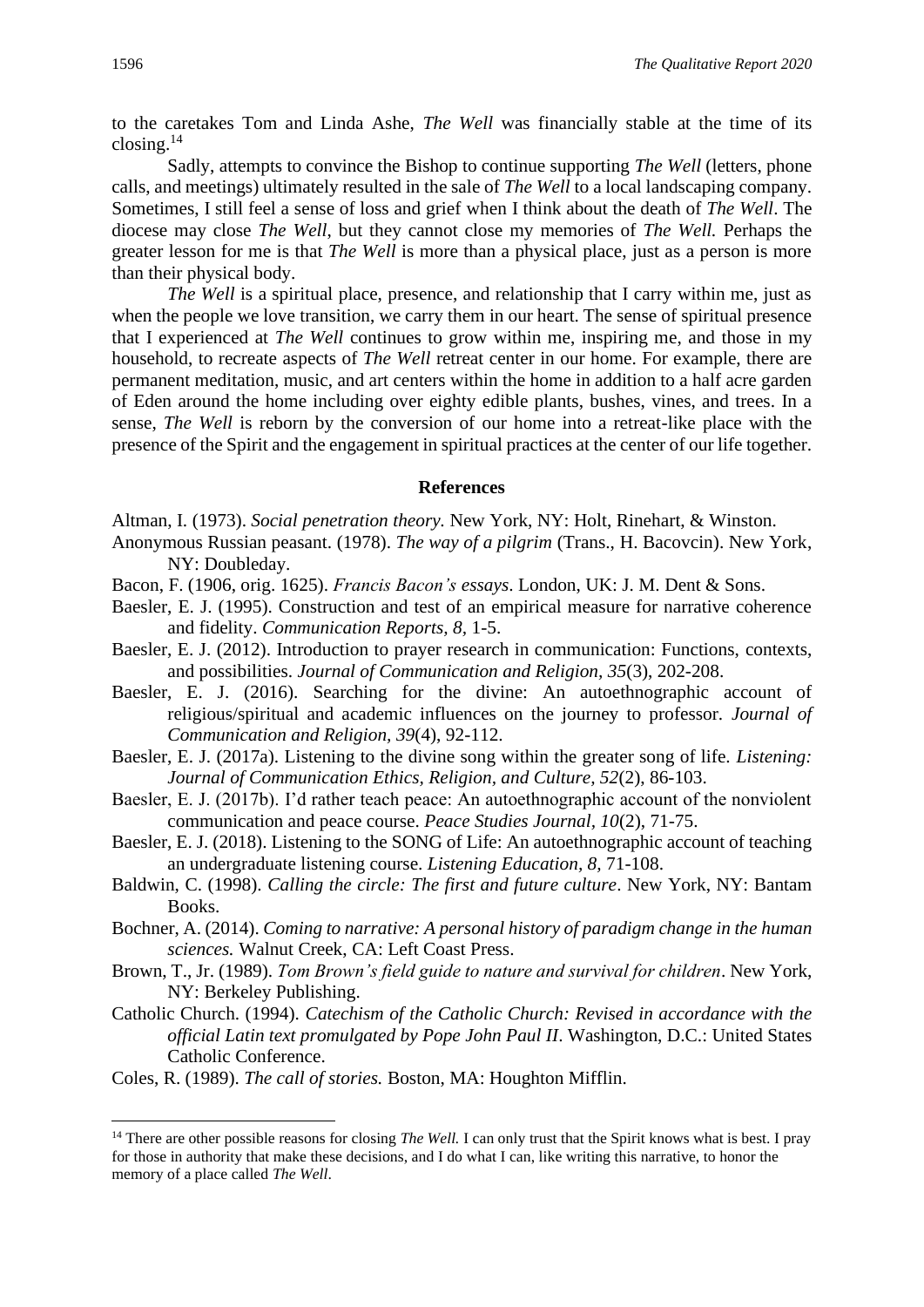- Coles, R. (1990). *The spiritual life of children.* Boston, MA: Houghton Mifflin.
- Cornell, J. (2015). *Sharing nature: Nature awareness activities for all ages* (35<sup>th</sup> anniversary ed.). Nevada City, CA: Crystal Clarity Publishers.
- Easwaran, E. (1977). *The mantram handbook*. Tomales, CA: Niligri Press.
- Easwaran, E. (1978). *Meditation: An eight-point program*. Petaluma, CA: Niligri Press.
- Easwaran, E. (1982). *God make the rivers to flow: Selections from the sacred literature of the world*. Tomales, CA: Niligri Press.
- Ellis, C. (2004). *The ethnographic I: A methodological novel about autoethnography.* Walnut Creek, CA: Alta Mira Press.
- Eliot, T. S. (1963). *T. S. Eliot collected poems 1909-1962.* New York, NY: Harcourt, Brace & World.
- Frentz, T. (2008). *Trickster in tweed: My quest for quality in faculty life.* Walnut Creek, CA: Left Coast Press.
- Goldberg, N. (2005). *Writing down the bones: Freeing the writer within.* Boston, MA: Shambhala Publications.
- Goodall, H., Jr. (1996). *Divine signs: Connecting spirit to community.* Carbondale, IL: Southern Illinois University Press.
- Hanh, T. N. (1991). *Peace is every step: The path of mindfulness in everyday life*. New York, NY: Bantam Books.
- Harvey, A., & Baring, A. (1996). *The divine feminine: Exploring the feminine face of God throughout the world.* Berkeley, CA: Conari Press.
- Holman Jones, S., Adams, T., & Ellis, C. (Eds.) (2013). *Handbook of autoethnography.* Walnut Creek, CA: Left Coast Press.
- Fox, M. (2000). *One river, many wells: Wisdom spring from global faiths.* New York, NY: Jeremy P. Tarcher/Putnam.
- Johnson, R. (1986). *Inner work: Using dreams and active imagination for personal growth.*  New York, NY: Harper Collins.
- Keating, T. (1986). *Open mind, open heart: The contemplative dimension of the gospel.* Rockport, MS: Element.
- LeClaire, A. (2010). *Listening below the noise.* New York, NY: Harper Perennial.
- McNamara, W. (1976). *The human adventure: Contemplation for everyman*. Garden City, NY: Image Books.
- Meninger, W. (1994). *The loving search for God: Contemplative prayer and the cloud of unknowing.* New York, NY: Continuum.
- Merton, T. (1961). *Seeds of contemplation*. Wheat Hampstead, Hertfordshire: Anthony Clarke.
- Michael, C. (2001). *A guidebook for spiritual direction and adult religious education*. Charlottesville, VA: The Open Door.
- Nelson, M. (2001). *Come and sit: A week inside mediation centers*. Woodstock, VT: Skylight Paths Publishing.
- Paul, R., & Elder, L. (2006). *The art of Socratic questioning.* Dillon Beach, CA: Foundation for Critical Thinking.
- Progoff, I. (1977). *The well and the cathedral* (2<sup>nd</sup> ed.). New York, NY: Dialogue House Library.
- Schneider, M. (1994). *A beginner's guide to constructing the universe: The mathematical archetypes of nature, art, and science.* New York, NY: Harper.
- Seton, E. (1901). *Lives of the hunted.* New York, NY: C. Scribner's Sons.
- Sheler, J. (2013). Catholic diocese will close Smithfield retreat center. *The Virginia Pilot*. Retrieved from [https://www.pilotonline.com/news/article\\_705af4be-2de8-5f4b-9b45-](https://www.pilotonline.com/news/article_705af4be-2de8-5f4b-9b45-85f41c328743.html) [85f41c328743.html](https://www.pilotonline.com/news/article_705af4be-2de8-5f4b-9b45-85f41c328743.html)